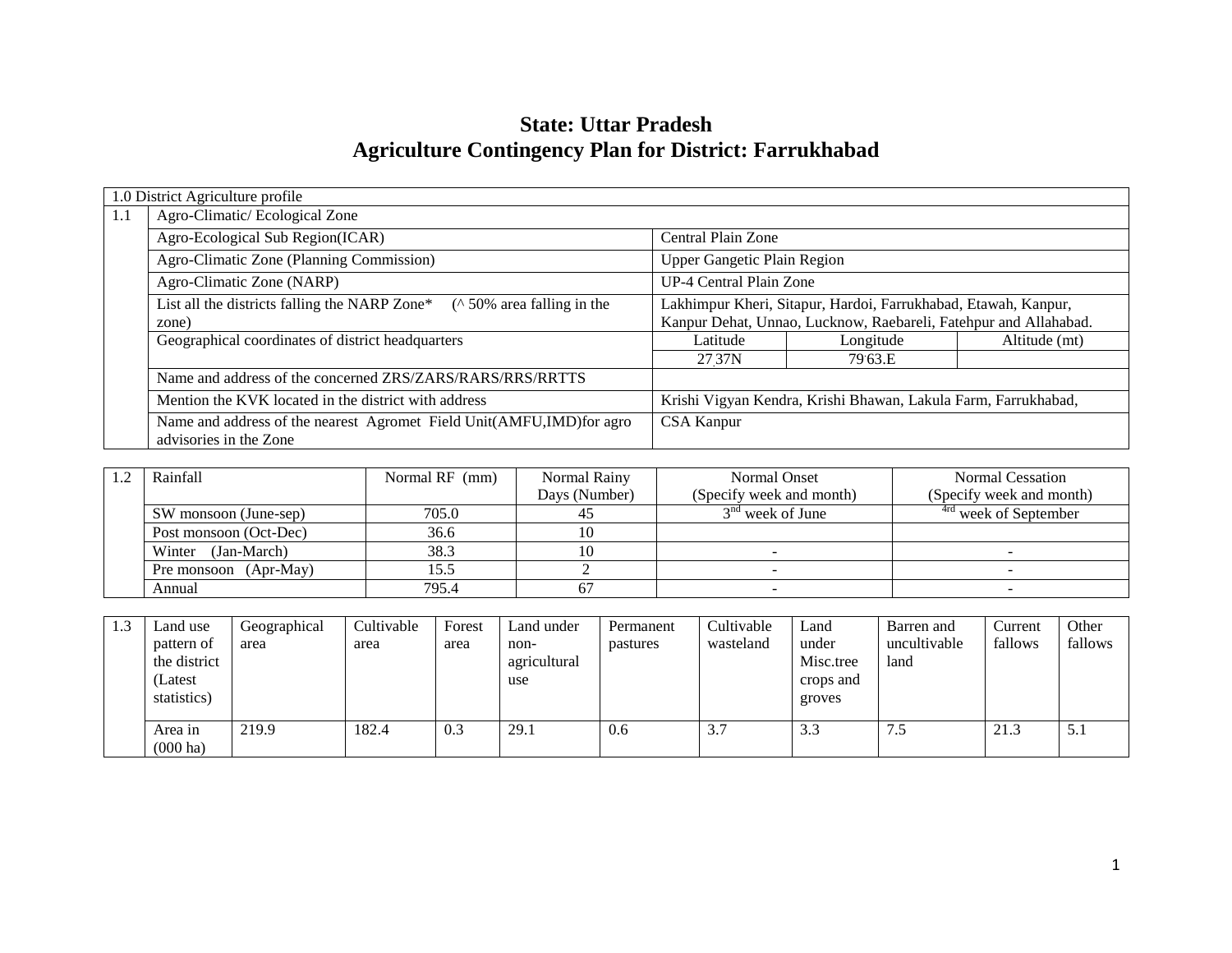| ن د ک | Agricultural land use    | Area('000 hac) | (%<br>Cropping intensity |
|-------|--------------------------|----------------|--------------------------|
|       | Net sown area            | 149.0          | 116 %                    |
|       | Area sown more than once | 61.9           |                          |
|       | Gross cropped area       | 210.9          |                          |

| 1.6 | Irrigation                          | Area('000 ha)            |                                                                                                  |                                    |  |  |  |  |  |  |
|-----|-------------------------------------|--------------------------|--------------------------------------------------------------------------------------------------|------------------------------------|--|--|--|--|--|--|
|     | Net irrigation area                 | 138.9                    |                                                                                                  |                                    |  |  |  |  |  |  |
|     | Gross irrigated area                | 180.2                    |                                                                                                  |                                    |  |  |  |  |  |  |
|     | Rain fed area                       | 10.2                     |                                                                                                  |                                    |  |  |  |  |  |  |
|     | Sources of irrigation(Gross Irr.    | Number                   | Area('000 ha)                                                                                    | Percentage of total irrigated area |  |  |  |  |  |  |
|     | Area)                               |                          |                                                                                                  |                                    |  |  |  |  |  |  |
|     | Canals                              | $- -$                    | 3.98                                                                                             | 2.2                                |  |  |  |  |  |  |
|     | Tanks                               |                          | $\Omega$                                                                                         |                                    |  |  |  |  |  |  |
|     | Open wells                          |                          | $\Omega$                                                                                         |                                    |  |  |  |  |  |  |
|     | Bore wells(Tube Wells)              | $\sim$                   | 176.2                                                                                            | 97.8                               |  |  |  |  |  |  |
|     | Lift irrigation schemes             | $\overline{\phantom{a}}$ | <b>NA</b>                                                                                        |                                    |  |  |  |  |  |  |
|     | Micro-irrigation                    |                          | NA                                                                                               |                                    |  |  |  |  |  |  |
|     | Other sources                       |                          | $\Omega$                                                                                         |                                    |  |  |  |  |  |  |
|     | Total Irrigated Area                |                          | 180.179                                                                                          |                                    |  |  |  |  |  |  |
|     | No. of Pump sets $(2011-12)$        | 33117                    |                                                                                                  |                                    |  |  |  |  |  |  |
|     | No. of Tractors                     | 5471                     |                                                                                                  |                                    |  |  |  |  |  |  |
|     | Groundwater availability and use*   | No of blocks-            | $%$ )area                                                                                        | Quality of water                   |  |  |  |  |  |  |
|     | (Data source: State/ Central Ground | Tehsils-                 |                                                                                                  |                                    |  |  |  |  |  |  |
|     | water Department/Board)             |                          |                                                                                                  |                                    |  |  |  |  |  |  |
|     | Over exploited                      |                          |                                                                                                  |                                    |  |  |  |  |  |  |
|     | Critical                            |                          |                                                                                                  |                                    |  |  |  |  |  |  |
|     | Semi-critical                       |                          |                                                                                                  |                                    |  |  |  |  |  |  |
|     | Safe                                |                          |                                                                                                  |                                    |  |  |  |  |  |  |
|     | Waste water availability and use    |                          |                                                                                                  |                                    |  |  |  |  |  |  |
|     | Ground water quality                |                          |                                                                                                  |                                    |  |  |  |  |  |  |
|     |                                     |                          | *over-exploited groundwater utilization> 100%; critical: 90-100%; semicritical:70-90%; safe:<70% |                                    |  |  |  |  |  |  |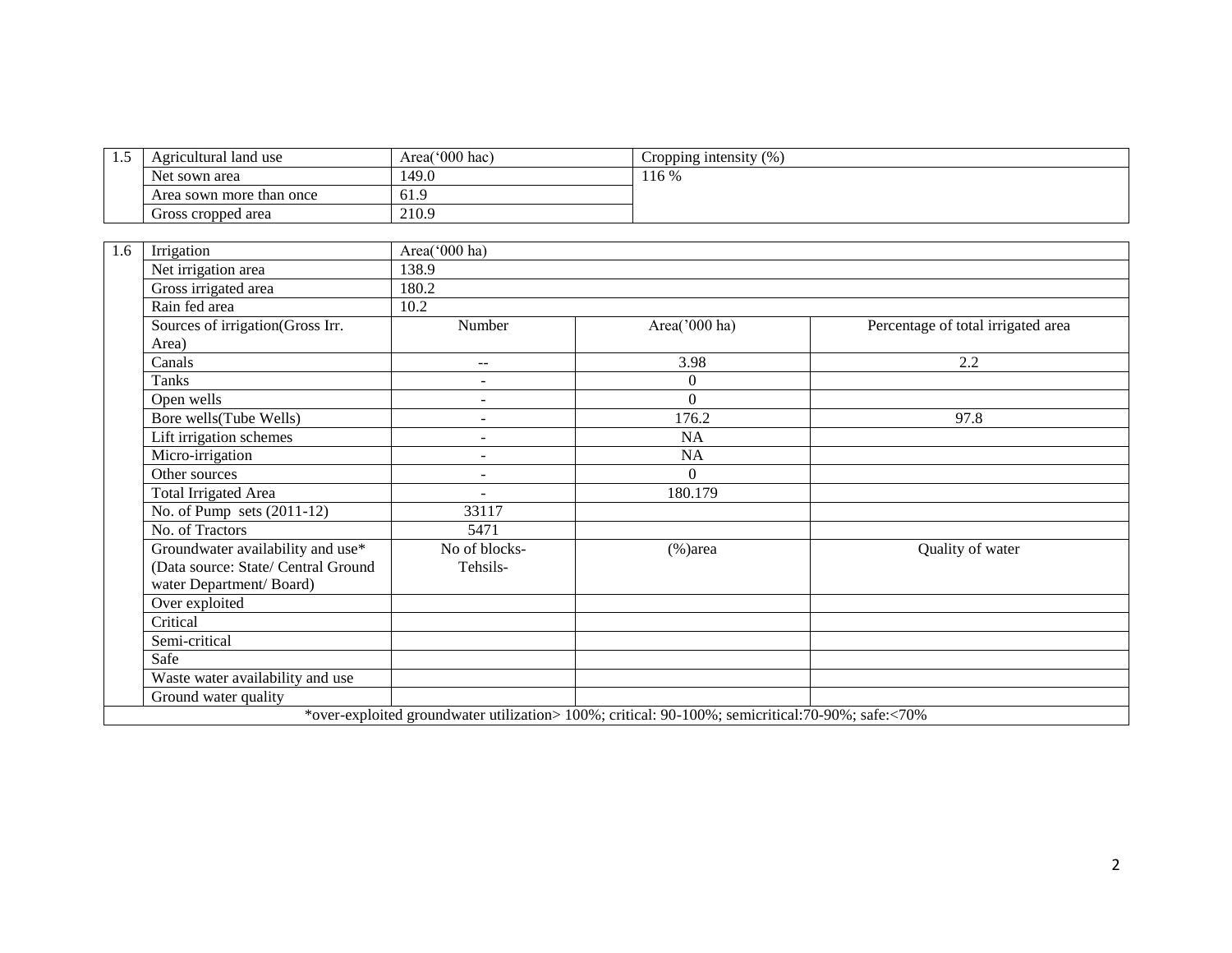# **1.7 Area under major field crops & (As per latest figures 2013-14)**

| 1.7 | Major field crops cultivated | Area('000 ha)            |                          |       |           |                          |                          |                          |       |
|-----|------------------------------|--------------------------|--------------------------|-------|-----------|--------------------------|--------------------------|--------------------------|-------|
|     |                              | Kharif                   |                          |       | Rabi      |                          |                          | Summer                   | Total |
|     |                              | Irrigated                | Rain fed                 | Total | Irrigated | Rain fed                 | Total                    |                          |       |
|     | Rice                         | 13.2                     | 0.3                      | 13.5  |           | $\overline{\phantom{a}}$ | $\overline{\phantom{a}}$ |                          | 13.5  |
|     | Wheat                        | $\overline{\phantom{0}}$ | $\overline{\phantom{0}}$ |       | 73.7      | 0.2                      | 73.9                     |                          | 73.9  |
|     | Maize                        | 14.9                     | 16.3                     | 31.2  |           | $\overline{\phantom{a}}$ | $\overline{\phantom{0}}$ |                          | 31.2  |
|     | Bajra                        | 0.6                      | 3.3                      | 3.9   | -         | $\overline{\phantom{0}}$ | $\overline{\phantom{0}}$ | <b>.</b>                 | 3.9   |
|     | Masoor                       | $\overline{\phantom{0}}$ | $\overline{\phantom{0}}$ |       | 1.0       | 0.2                      | 1.2                      | <b>.</b>                 | 1.2   |
|     | Potato                       | $\overline{\phantom{0}}$ | $\overline{\phantom{0}}$ |       | 33.1      |                          | 33.1                     | $\overline{\phantom{0}}$ | 33.1  |

| 1.8 | Sowing     | Bajra      | <b>Maize</b> | <b>Rice</b> | <b>Black</b> | Jowar         | Green      | Wheat         | Pea                      | Gram          | <b>Mustard</b> |
|-----|------------|------------|--------------|-------------|--------------|---------------|------------|---------------|--------------------------|---------------|----------------|
|     | window     |            |              |             | gram         |               | gram       |               |                          |               |                |
|     | for $5$    |            |              |             |              |               |            |               |                          |               |                |
|     | major      |            |              |             |              |               |            |               |                          |               |                |
|     | field      |            |              |             |              |               |            |               |                          |               |                |
|     | crops      |            |              |             |              |               |            |               |                          |               |                |
|     | Kharif $-$ | $2nd$ week | $2nd$ week   |             | $2nd$ week   | First week of | First week |               |                          |               |                |
|     | Rainfed    | of July to | of June to   |             | of July to   | July to $2nd$ | of July to |               |                          |               |                |
|     |            | last week  | First week   |             | First week   | week of July  | $2nd$ week |               |                          |               |                |
|     |            | of July    | of July      |             | of August    |               | of July    |               |                          |               |                |
|     | Kharif -   |            | $\sim$       | 3rd week    | $2nd$ week   | First week of | $\sim$     |               | $\overline{\phantom{a}}$ |               |                |
|     | Irrigated  |            |              | of June     | of July to   | July to $2nd$ |            |               |                          |               |                |
|     |            |            |              | to Last     | First week   | week of July  |            |               |                          |               |                |
|     |            |            |              | week of     | of August    |               |            |               |                          |               |                |
|     |            |            |              | July        |              |               |            |               |                          |               |                |
|     | $Rabi -$   |            |              |             |              |               |            | First week of | First week of            | First week of | First week of  |
|     | Rainfed    |            |              |             |              |               |            | Nov to 3rd    | Oct to first             | Oct to first  | Sep to 2nd     |
|     |            |            |              |             |              |               |            | week of Dec   | week of Nov              | week of Nov   | week of Oct    |
|     | Rabi-      |            |              |             |              |               |            | 2nd week of   | $\overline{\phantom{a}}$ |               |                |
|     | Irrigated  |            |              |             |              |               |            | Nov to 2th    |                          |               |                |
|     |            |            |              |             |              |               |            | week of Dec   |                          |               |                |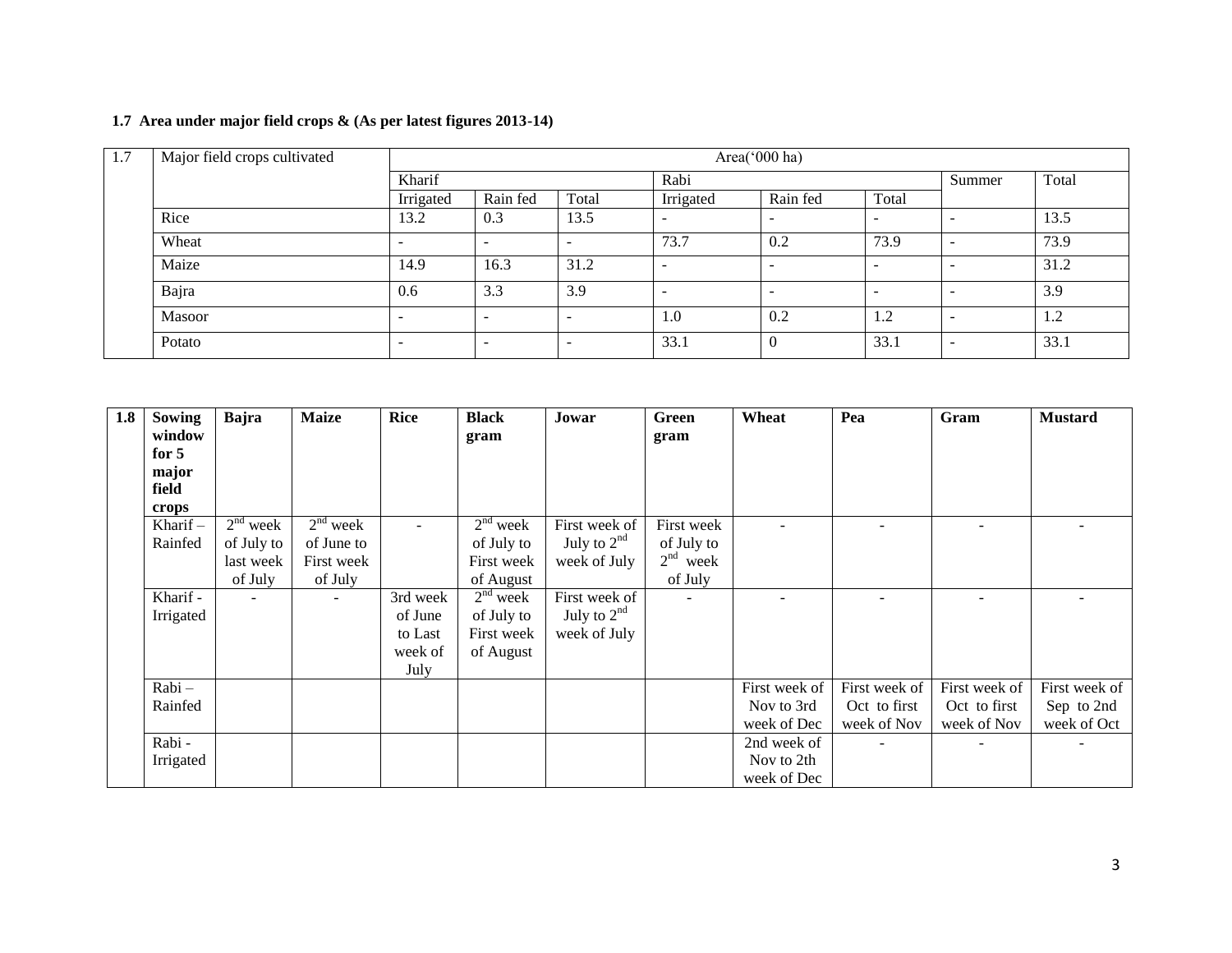| 1.9 | What is the major contingency the district is prone to?                          | Regular | <b>Occasional</b> | <b>None</b> |
|-----|----------------------------------------------------------------------------------|---------|-------------------|-------------|
|     | Drought                                                                          |         |                   |             |
|     | Flood                                                                            |         |                   |             |
|     | Cyclone                                                                          |         |                   |             |
|     | Hail storm                                                                       |         |                   |             |
|     | Heat wave                                                                        |         |                   |             |
|     | Cold wave                                                                        |         |                   |             |
|     | Frost                                                                            |         |                   |             |
|     | Sea water intrusion                                                              |         |                   |             |
|     | Sheath Blight, Stemborer, Pyrilla loose smut, Heliothis, Rust etc white<br>grub. |         |                   |             |

| 1.14 | Include Digital maps of the<br>district for | Location map of district within State as Annexure I | Enclosed: Yes |
|------|---------------------------------------------|-----------------------------------------------------|---------------|
|      |                                             | Mean annual rainfall as Annexure 2                  | Enclosed: Yes |
|      |                                             | Soil map as Annexure 3                              | Enclosed: Yes |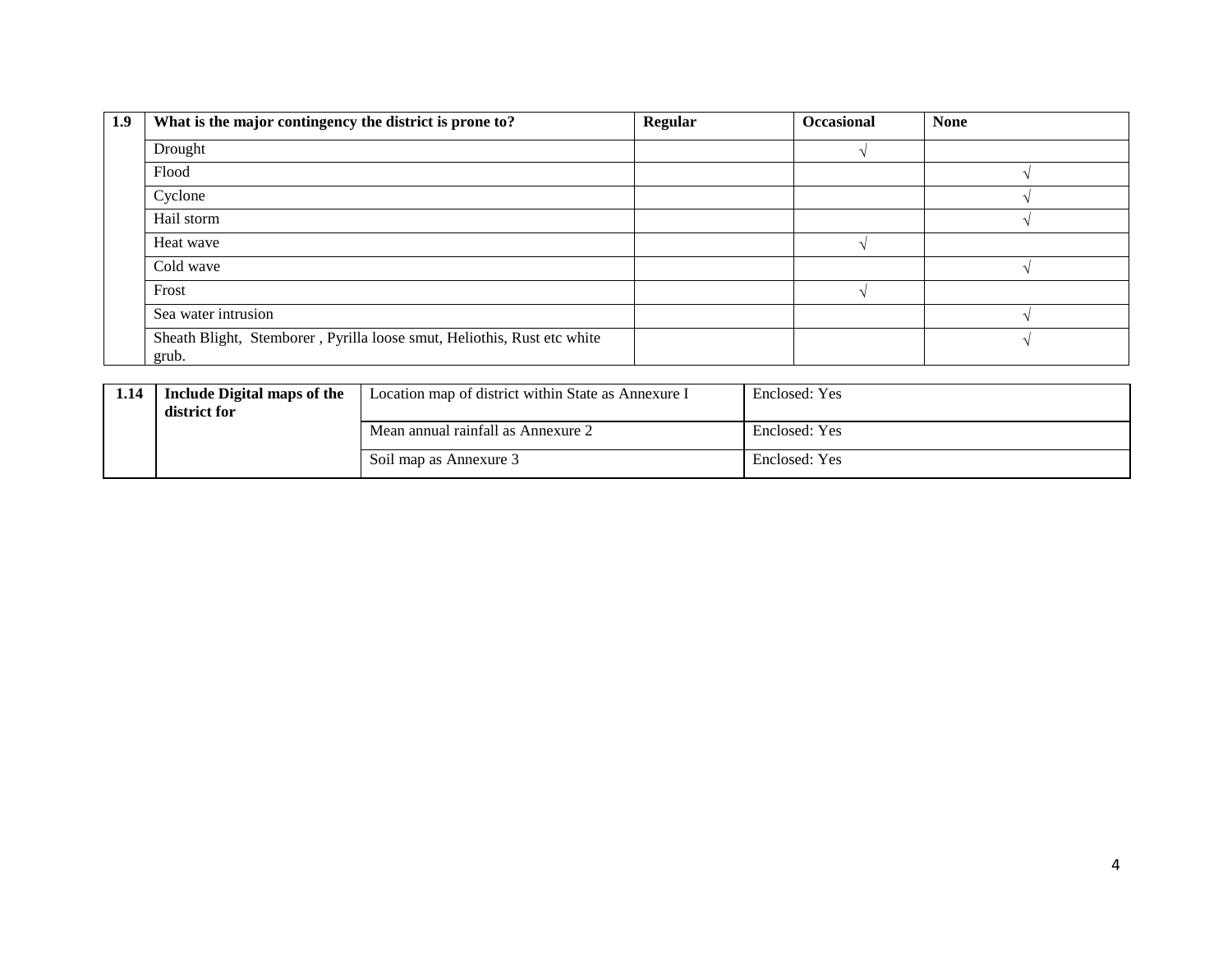

Annexure I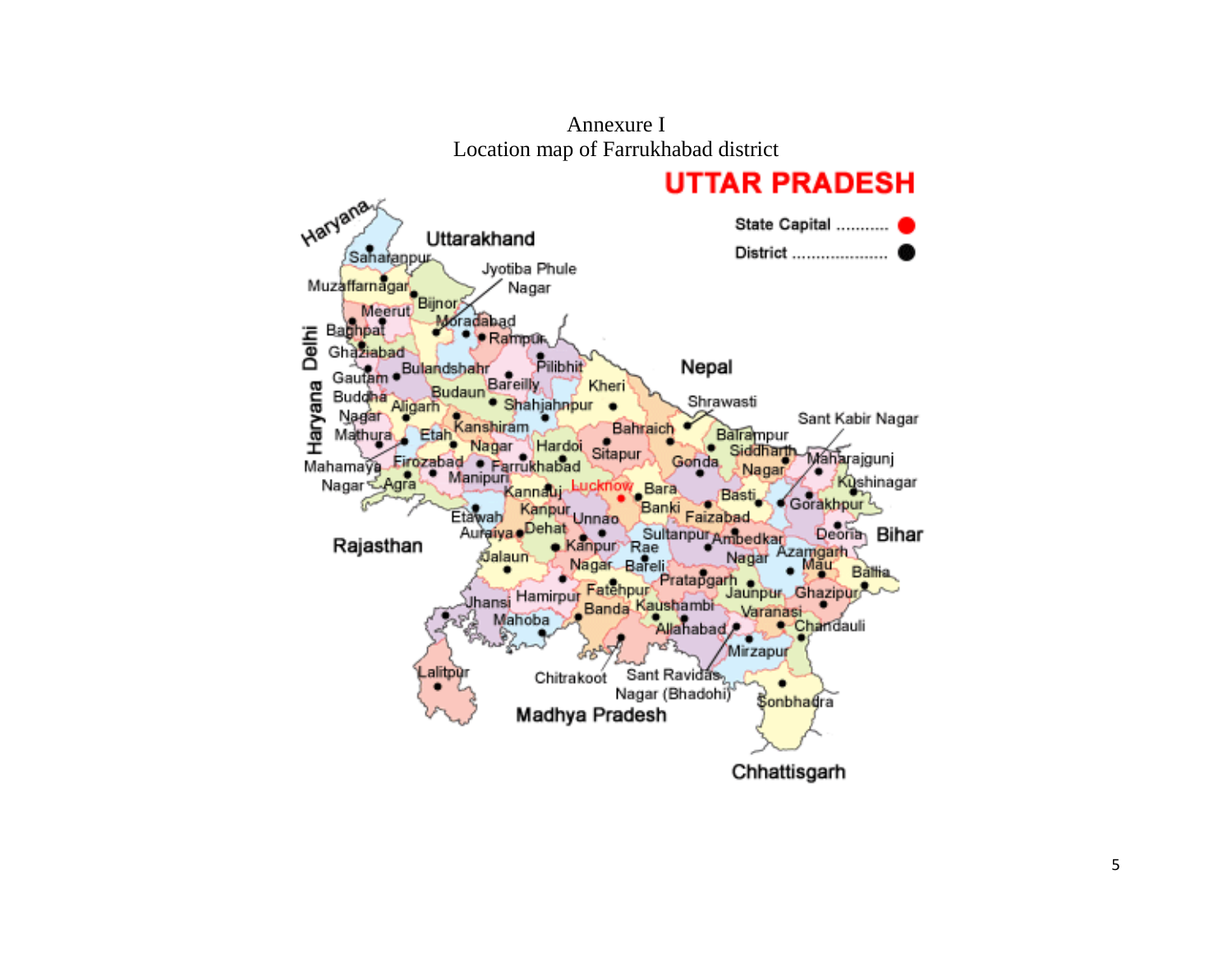

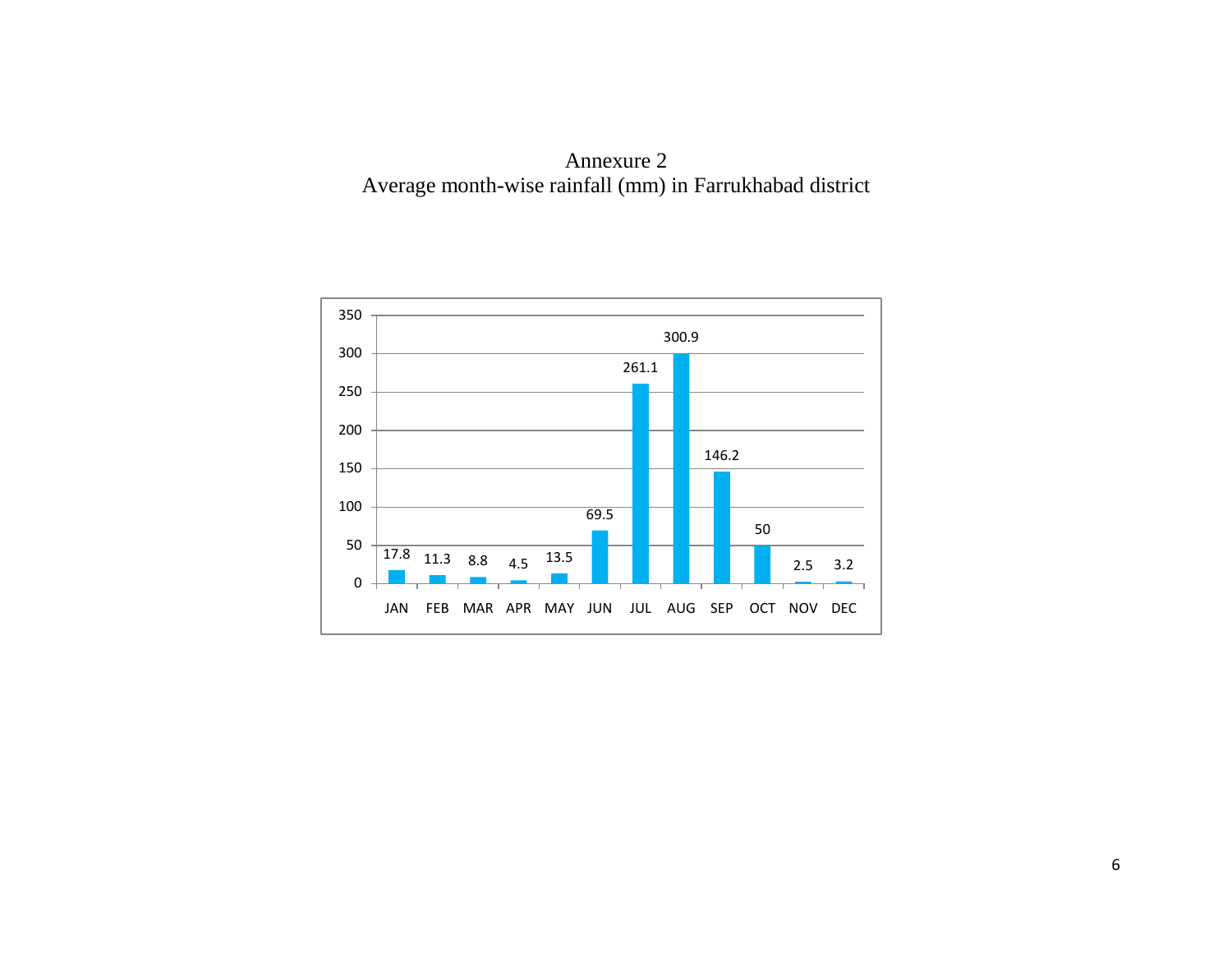# Annexure 3 Soil map of Farrukhabad district



#### **SOILS OF FARRUKHABAD DISTRICT (U.P.)**

- **Alluvial plain (0-1% slope)** 1. Deep, loamy soils and slightly eroded
- 2. Deep, loamy soils and slightly eroded associated with silty soils
- 3. Deep, fine soils and slightly eroded associated with loamy soils
- 4. Deep, loamy soils and slightly eroded associated with silty soils slightly saline/sodic and moderately sodic

#### **Old Alluvial plain with river left out channels/Oxbows/point bars (1-3%slope)**

5. Deep, fine soils with moderate water logging associated with fine soils with slight salinity/moderate sodicity

#### **Recent Alluvial Plain (1-3% slope)**

- 6. Deep, loamy soils and severely flooding and slight salinity/sodicity
- 7. Deep, stratified loamy soils, with severe flooding associated with loamy soils with severe flooding
- 8. Deep, loamy soils and moderate water logging associated with sandy soils with moderate water logging

#### **Active Flood Plain (1-3% slope)**

- 9. Deep, stratified loamy soils with but moderately flooding
- 10. Deep, sandy soils with moderate flooding associated with stratified loamy soils and slight flooding
- 11. Deep, stratified loamy soils, with moderate flooding associated with sandy soils with moderate flooding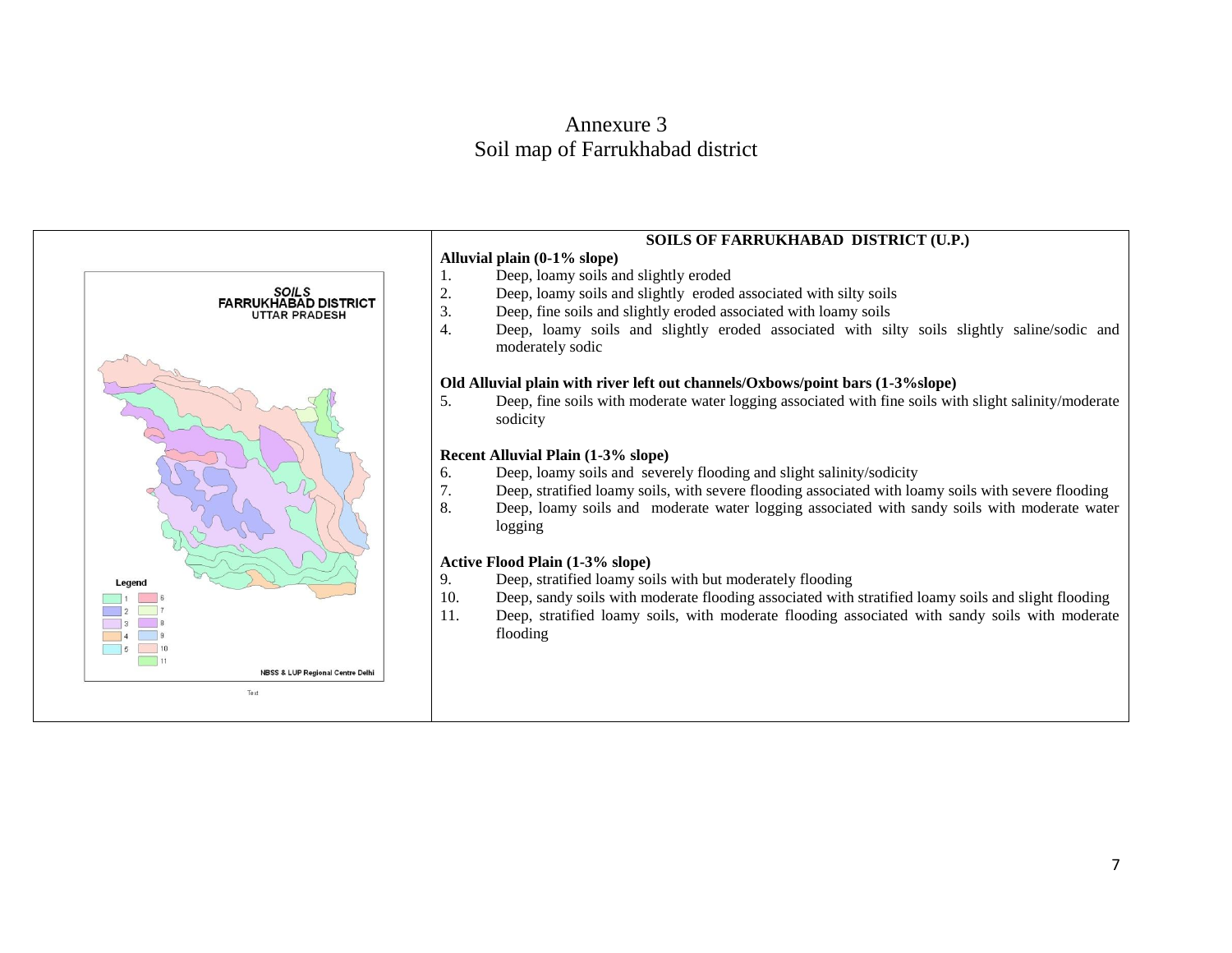# **2.0 Strategies for weather related contingencies**

#### **2.1 Drought**

#### **2.1.1 Rainfed situation**

| <b>Condition</b>                                  |                                     |                                         |                                                                                                                                       | <b>Suggested Contingency measures</b>                                        |                                                                                                                              |
|---------------------------------------------------|-------------------------------------|-----------------------------------------|---------------------------------------------------------------------------------------------------------------------------------------|------------------------------------------------------------------------------|------------------------------------------------------------------------------------------------------------------------------|
| <b>Early season</b><br>drought (delayed<br>onset) | <b>Major Farming</b><br>situation   | <b>Normal Crop / Cropping</b><br>system | Change in crop / cropping<br>system including variety                                                                                 | <b>Agronomic measures</b>                                                    | <b>Remarks</b> on<br>Implementation                                                                                          |
| Delay by 2 weeks<br>July $1st$ week               | Normal rainfall<br>sandy loam soils | Maize                                   | Cropping system 3: Maize<br>Composite-Naveen, Azad<br>uttam, Pragati, Gaurav and<br>KH-510<br>Hybride-Pusa -5, Prakash<br>and JH-3459 | Use medium maturing<br>varieties, Thinning,<br>Intercultivation,<br>Mulching | Use disease free<br>certified seed from<br>a reliable source<br>Use disease free<br>certified seed from<br>a reliable source |
|                                                   |                                     | Pearl millet                            | Cropping system 2:Perlmillet<br>Composite-ICMB-155, WCC-<br>75, ICTP-8203 and Raj-171<br>Hybride-Pusa-23 & 322 and<br><b>ICMH-451</b> | Use medium maturing<br>varieties, Thinning,<br>Intercultivation,<br>Mulching |                                                                                                                              |

| <b>Condition</b>          |                      |                               |                              | <b>Suggested Contingency measures</b> |                     |
|---------------------------|----------------------|-------------------------------|------------------------------|---------------------------------------|---------------------|
| <b>Early season</b>       | <b>Major Farming</b> | <b>Normal Crop / Cropping</b> | Change in crop / cropping    | <b>Agronomic measures</b>             | <b>Remarks</b> on   |
| drought (delayed          | situation            | system                        | system including variety     |                                       | Implementation      |
| onset)                    |                      |                               |                              |                                       |                     |
|                           |                      | Maize                         | Crop replace by sesame -T-   | Line sowing,                          | Linked with SDC     |
| Delay by 4 weeks          | Normal rainfall      |                               | 78, Pragti, Sekhar           |                                       |                     |
|                           | sandy loam soils     |                               |                              |                                       |                     |
| July $3^{\text{rd}}$ week |                      | Pearl millet                  | Cropping system 2:Perlmillet | Use medium maturing                   | Use disease free    |
|                           |                      |                               | Composite-ICMB-155, WCC-     | varieties, Thinning,                  | certified seed from |
|                           |                      |                               | 75, ICTP-8203 and Raj-171    | Intercultivation,                     | a reliable source   |
|                           |                      |                               | Hybride-Pusa-23 $&$ 322 and  | Mulching                              |                     |
|                           |                      |                               | <b>ICMH-451</b>              |                                       |                     |
|                           |                      | Sorghum                       | Cropping system 1: Sorghum   | Use medium maturing                   | Use disease free    |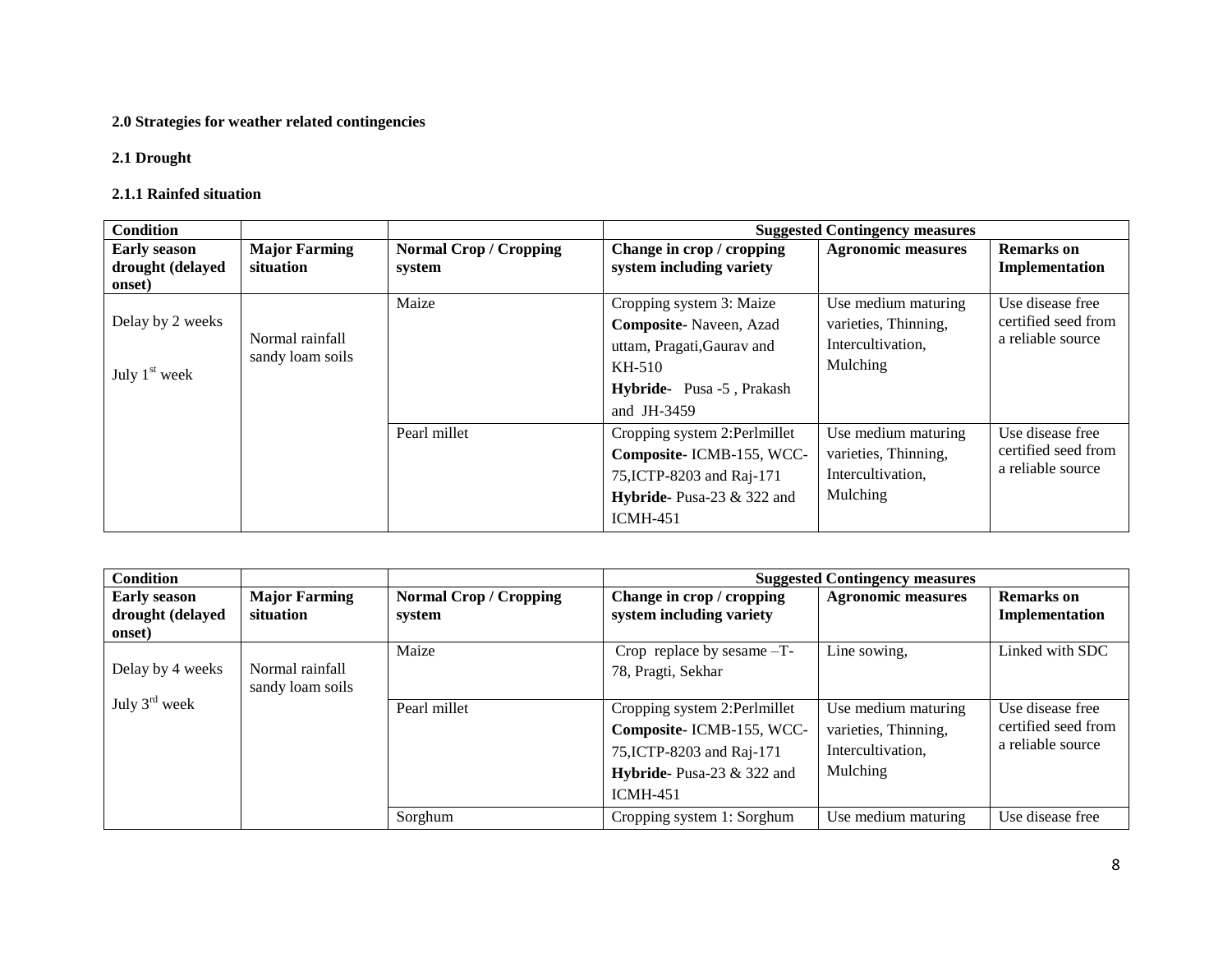| <b>Composite-Varsha, CSV-13</b><br>& CSV-15.<br>Hybrid- CSH-9, 16, and CSH- | varieties, Thinning,<br>Intercultivation,<br>Mulching | certified seed from<br>a reliable source |
|-----------------------------------------------------------------------------|-------------------------------------------------------|------------------------------------------|
|-----------------------------------------------------------------------------|-------------------------------------------------------|------------------------------------------|

| <b>Condition</b>                                  |                                     |                                         |                                                                                                         | <b>Suggested Contingency measures</b>                                       |                                                              |
|---------------------------------------------------|-------------------------------------|-----------------------------------------|---------------------------------------------------------------------------------------------------------|-----------------------------------------------------------------------------|--------------------------------------------------------------|
| <b>Early season</b><br>drought (delayed<br>onset) | <b>Major Farming</b><br>situation   | <b>Normal Crop / Cropping</b><br>system | Change in crop / cropping<br>system including variety                                                   | <b>Agronomic measures</b>                                                   | <b>Remarks</b> on<br>Implementation                          |
| Delay by 6 weeks                                  | Normal rainfall<br>sandy loam soils | Maize                                   | Crop replace by sesame -T-<br>78, Pragti, Sekhar                                                        | Line sowing,                                                                | Linked with SDC                                              |
| Aug. $1st$ week                                   |                                     | Pearl millet                            | Cropping system 2:Perlmillet<br>Composite-ICTP-8203 and<br>Raj-171<br>Hybrid-Pusa-23 $&$ 322            | Use early maturing<br>varieties, Thinning,<br>Intercultivation,<br>Mulching | Use disease free<br>certified seed from<br>a reliable source |
|                                                   |                                     | Sorghum                                 | Cropping system 1: Sorghum<br>Composite- CSV-13, CSV-15<br>and Vijeta<br>Hybrid- CSH-16, and CSH-<br>14 | Use early maturing<br>varieties, Thinning,<br>Intercultivation,<br>Mulching | Use disease free<br>certified seed from<br>a reliable source |

| <b>Condition</b>                                  |                                     |                                         |                                                                                                       | <b>Suggested Contingency measures</b>                                       |                                                              |
|---------------------------------------------------|-------------------------------------|-----------------------------------------|-------------------------------------------------------------------------------------------------------|-----------------------------------------------------------------------------|--------------------------------------------------------------|
| <b>Early season</b><br>drought (delayed<br>onset) | <b>Major Farming</b><br>situation   | <b>Normal Crop / Cropping</b><br>system | Change in crop / cropping<br>system including variety                                                 | <b>Agronomic measures</b>                                                   | <b>Remarks</b> on<br>Implementation                          |
| Delay by 8 weeks                                  |                                     | Maize                                   | <b>Kharif Fallow</b>                                                                                  | <b>Prepare for toria</b>                                                    |                                                              |
| Aug. $3^{\text{rd}}$ week                         | Normal rainfall<br>sandy loam soils | Pearl millet                            | Cropping system 2:Perlmillet<br>Composite-ICTP-8203 and<br>Raj-171<br><b>Hybrid-</b> Pusa-23 $\&$ 322 | Use early maturing<br>varieties, Thinning,<br>Intercultivation,<br>Mulching | Use disease free<br>certified seed from<br>a reliable source |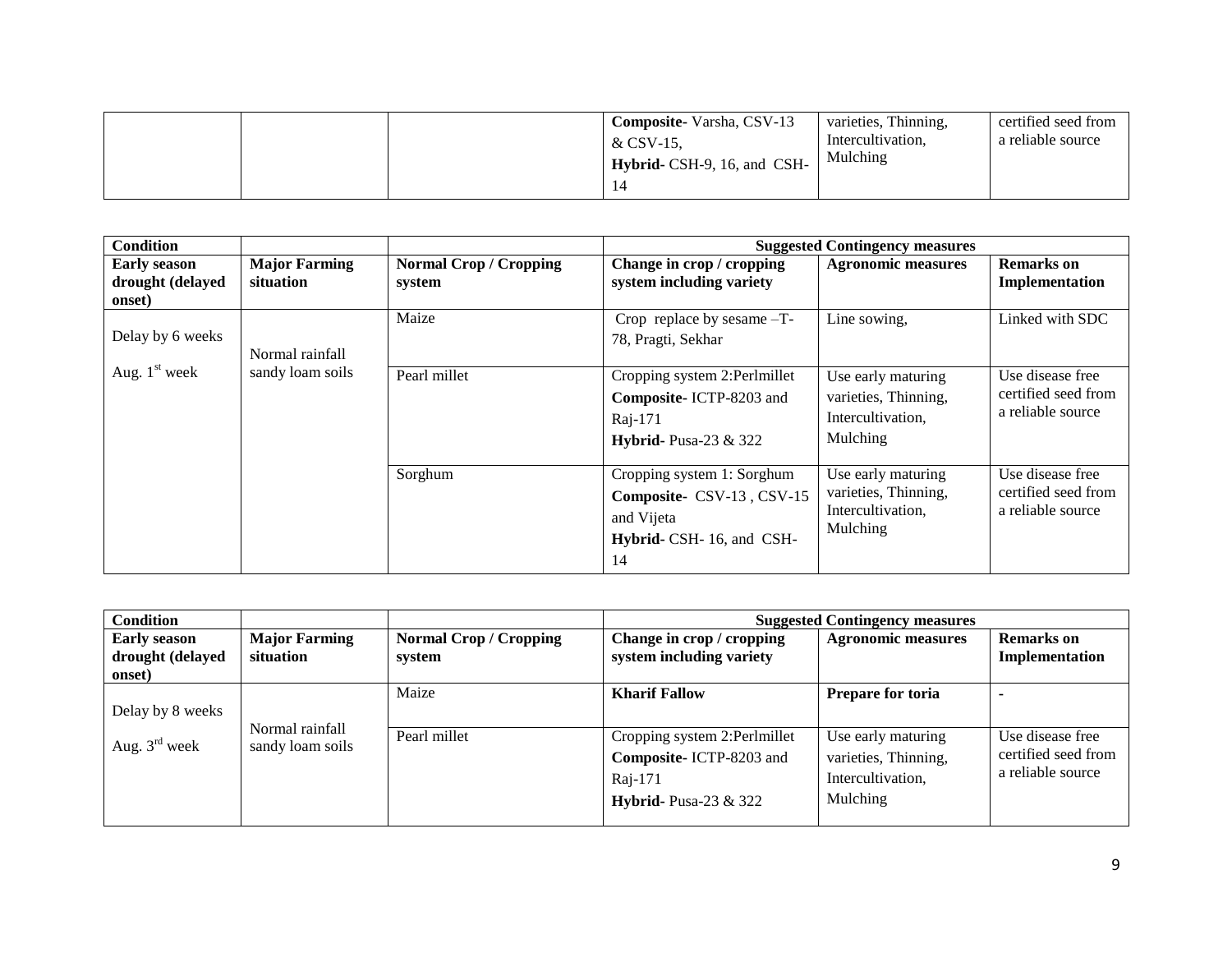|  | Sorghum | Pigeon pea (Late sown) : | Late maturing varieties, | Use disease free    |
|--|---------|--------------------------|--------------------------|---------------------|
|  |         | Bahar, Amar, and PDA-11  | Thinning,                | certified seed from |
|  |         |                          | Intercultivation,        | a reliable source   |
|  |         |                          | Mulching                 |                     |

| <b>Condition</b>                                                                                                         |                                     |                                       |                                                                                                                                                                                             | <b>Suggested Contingency measures</b>                                                                                                   |                                     |
|--------------------------------------------------------------------------------------------------------------------------|-------------------------------------|---------------------------------------|---------------------------------------------------------------------------------------------------------------------------------------------------------------------------------------------|-----------------------------------------------------------------------------------------------------------------------------------------|-------------------------------------|
| Early season<br>drought (Normal<br>onset)                                                                                | <b>Major Farming</b><br>situation   | <b>Normal Crop/cropping</b><br>system | Crop management                                                                                                                                                                             | Soil nutrient &<br>moisture conservation<br>measures                                                                                    | <b>Remarks</b> on<br>Implementation |
| Normal onset<br>followed by 15-20<br>days dry spell after<br>sowing leading to<br>poor<br>germination/crop<br>stand etc. | Normal rainfall<br>sandy loam soils | Maize<br>Pearl millet                 | Cropping system 3: Maize<br>Composite-Naveen, Azad<br>uttam, Pragati, Gaurav and KH-<br>510<br>Hybride-Ganga-11, Sartaj,<br>HQPM-5 and Prakash, JH-<br>3459<br>Cropping system 2:Perlmillet | Thinning and gap filling<br>in the existing crop.<br>Mulching,<br>Intercultivation<br>Thinning and gap filling<br>in the existing crop. |                                     |
|                                                                                                                          |                                     |                                       | Composite-ICMB-155,<br>WCC-75, ICTP-8203 and Raj-<br>171<br>Hybrid-Pusa-23 $&$ 322 and<br><b>ICMH-451</b>                                                                                   | Mulching,<br>Intercultivation                                                                                                           |                                     |
|                                                                                                                          |                                     | Sorghum                               | Cropping system 1: Sorghum<br>Composite-Varsha, CSV-13,<br>CSV-15, SPB-1388 and Vijeta<br>Hybrid- CSH-9, 16, 14, 18, 13<br>and CSH-23                                                       | Thinning and gap filling<br>in the existing crop.<br>Mulching,<br>Intercultivation                                                      |                                     |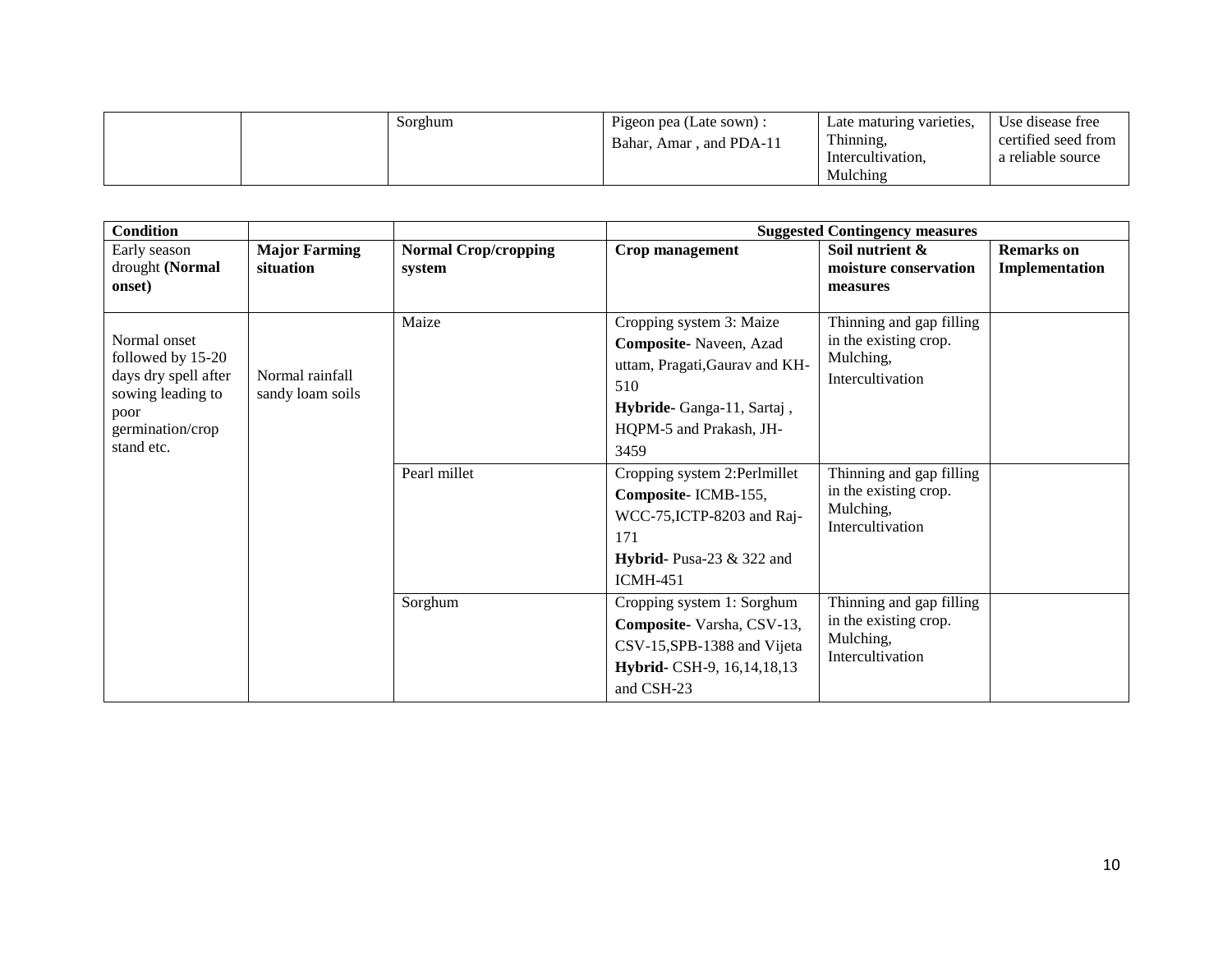| <b>Condition</b>                                                                                 |                                     |                                       | <b>Suggested Contingency measures</b>                                                                                                                                                                                                                                                                    |                                                                                          |                                                                                |  |
|--------------------------------------------------------------------------------------------------|-------------------------------------|---------------------------------------|----------------------------------------------------------------------------------------------------------------------------------------------------------------------------------------------------------------------------------------------------------------------------------------------------------|------------------------------------------------------------------------------------------|--------------------------------------------------------------------------------|--|
| Mid season<br>drought (long dry<br>spell, consecutive 2<br>weeks rainless<br>$(>2.5$ mm) period) | <b>Major Farming</b><br>situation   | <b>Normal Crop/cropping</b><br>system | Crop management                                                                                                                                                                                                                                                                                          | Soil nutrient &<br>moisture conservation<br>measures                                     | <b>Remarks</b> on<br>Implementation                                            |  |
| At vegetative stage                                                                              | Normal rainfall<br>sandy loam soils | Maize<br>Pearl millet                 | Cropping system 3: Maize<br>Composite-Naveen, Azad<br>uttam, Pragati, Gaurav and KH-<br>510<br>Hybrid-Ganga-11, Sartaj,<br>HQPM-5 and Prakash, JH-<br>3459<br>Cropping system 2:Perlmillet<br>Composite-ICMB-155,<br>WCC-75, ICTP-8203 and Raj-<br>171<br>Hybrid- Pusa-23 $&$ 322 and<br><b>ICMH-451</b> | Thinning,<br>Intercultivation.<br>Mulching<br>Thinning,<br>Intercultivation,<br>Mulching | Wider plant<br>spacing by<br>thinning<br>Wider plant<br>spacing by<br>thinning |  |
|                                                                                                  |                                     | Sorghum                               | Cropping system 1: Sorghum<br>Composite-Varsha, CSV-13,<br>CSV-15, SPB-1388 and Vijeta<br>Hybrid- CSH-9, 16, 14, 18, 13<br>and CSH-23                                                                                                                                                                    | Thinning,<br>Intercultivation,<br>Mulching                                               | Wider plant<br>spacing by<br>thinning                                          |  |

| Condition<br>Mid season<br>drought (long dry<br>spell) | <b>Major Farming</b><br>situation | <b>Normal Crop/cropping</b><br>system | Crop management                                                  | <b>Suggested Contingency measures</b><br>Soil nutrient &<br>moisture conservation<br>measures | <b>Remarks</b> on<br>Implementation |
|--------------------------------------------------------|-----------------------------------|---------------------------------------|------------------------------------------------------------------|-----------------------------------------------------------------------------------------------|-------------------------------------|
|                                                        | sandy loam soils                  | Maize                                 | Cropping system 3: Maize                                         | Spray 2% solution of                                                                          | Linked with U.P                     |
| At flowering/<br>fruiting stage                        |                                   |                                       | <b>Composite-</b> Naveen, Azad<br>uttam, Pragati, Gaurav and KH- | Urea, Mulching                                                                                | Agro/PCF                            |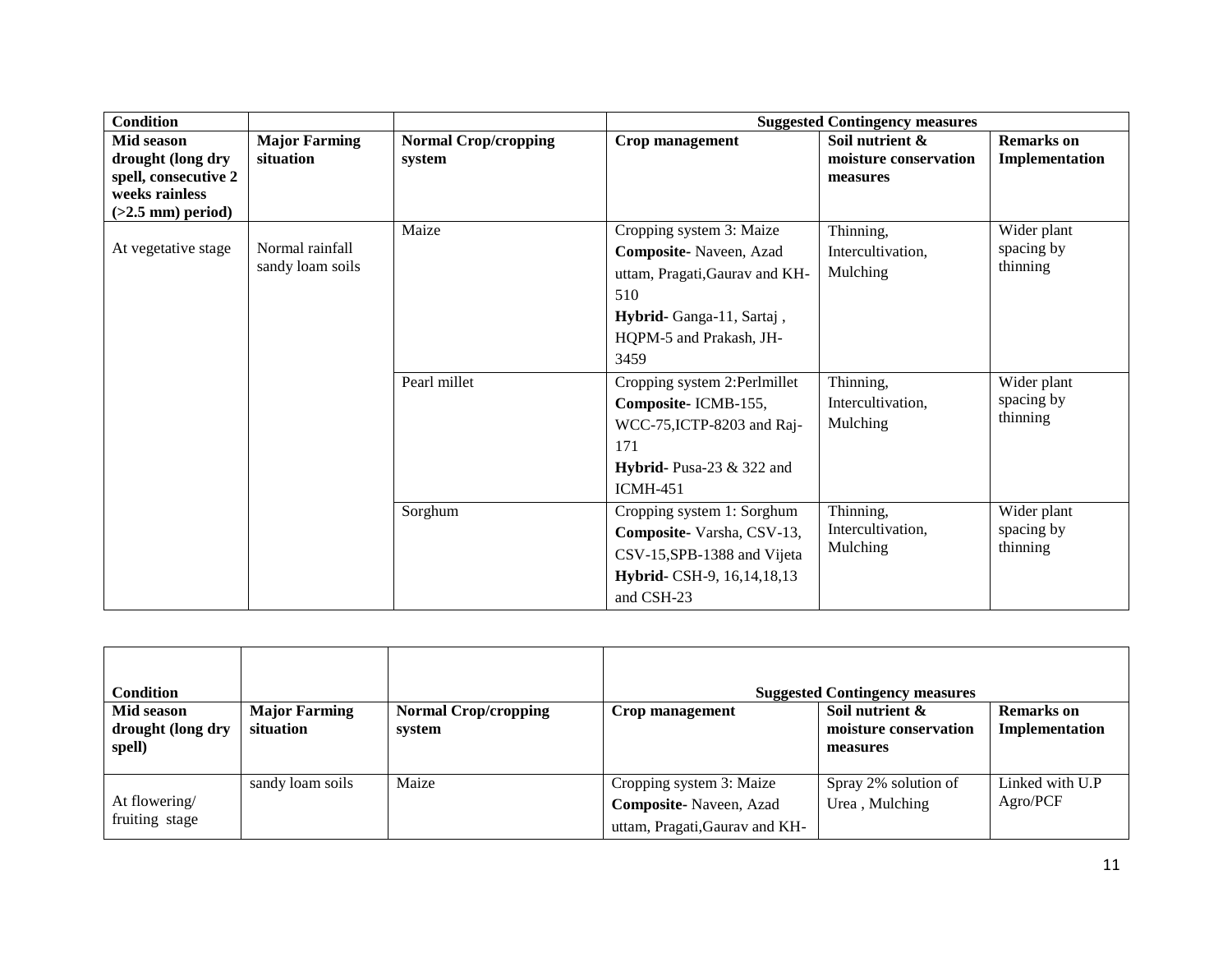|  |                           | 510                                 |                      |  |
|--|---------------------------|-------------------------------------|----------------------|--|
|  |                           | Hybrid-Ganga-11, Sartaj,            |                      |  |
|  |                           | HQPM-5 and Prakash, JH-             |                      |  |
|  |                           | 3459                                |                      |  |
|  | Pearl millet              | Cropping system 2:Perlmillet        | Spray 2% solution of |  |
|  |                           | Composite-ICMB-155, WCC-            | Urea, Mulching       |  |
|  |                           | 75, ICTP-8203 and Raj-171           |                      |  |
|  |                           | <b>Hybrid-</b> Pusa-23 $\&$ 322 and |                      |  |
|  |                           | <b>ICMH-451</b>                     |                      |  |
|  | Sorghum                   | Cropping system 1: Sorghum          | Spray 2% solution of |  |
|  | Composite-Varsha, CSV-13, | Urea, Mulching                      |                      |  |
|  |                           | CSV-15, SPB-1388 and Vijeta         |                      |  |
|  |                           | Hybrid- CSH-9, 16, 14, 18, 13       |                      |  |
|  |                           | and CSH-23                          |                      |  |

| <b>Condition</b>                             |                                   |                                       |                                | <b>Suggested Contingency measures</b> |                                     |
|----------------------------------------------|-----------------------------------|---------------------------------------|--------------------------------|---------------------------------------|-------------------------------------|
| <b>Terminal drought</b><br>(Early withdrawal | <b>Major Farming</b><br>situation | <b>Normal Crop/cropping</b><br>system | Crop management                | <b>Rabi Crop planning</b>             | <b>Remarks</b> on<br>Implementation |
| of monsoon)                                  |                                   |                                       |                                |                                       |                                     |
|                                              |                                   | Maize                                 | Cropping system 3: Maize       | Planning for early                    | Linked with NSC/                    |
|                                              | Normal rainfall                   |                                       | Composite-Naveen, Azad         | potato                                | Deptt. Of hort.                     |
|                                              | sandy loam soils                  |                                       | uttam, Pragati, Gaurav and KH- |                                       |                                     |
|                                              |                                   |                                       | 510                            |                                       |                                     |
|                                              |                                   |                                       | Hybrid-Ganga-11, Sartaj,       |                                       |                                     |
|                                              |                                   |                                       | HQPM-5 and Prakash, JH-        |                                       |                                     |
|                                              |                                   |                                       | 3459                           |                                       |                                     |
|                                              |                                   | Pearl millet                          | Cropping system 2:Perlmillet   | Planning for early                    |                                     |
|                                              |                                   |                                       | Composite-ICMB-155, WCC-       | potato                                |                                     |
|                                              |                                   |                                       | 75, ICTP-8203 and Raj-171      |                                       |                                     |
|                                              |                                   |                                       | Hybrid-Pusa-23 $&$ 322 and     |                                       |                                     |
|                                              |                                   |                                       | $ICMH-451$                     |                                       |                                     |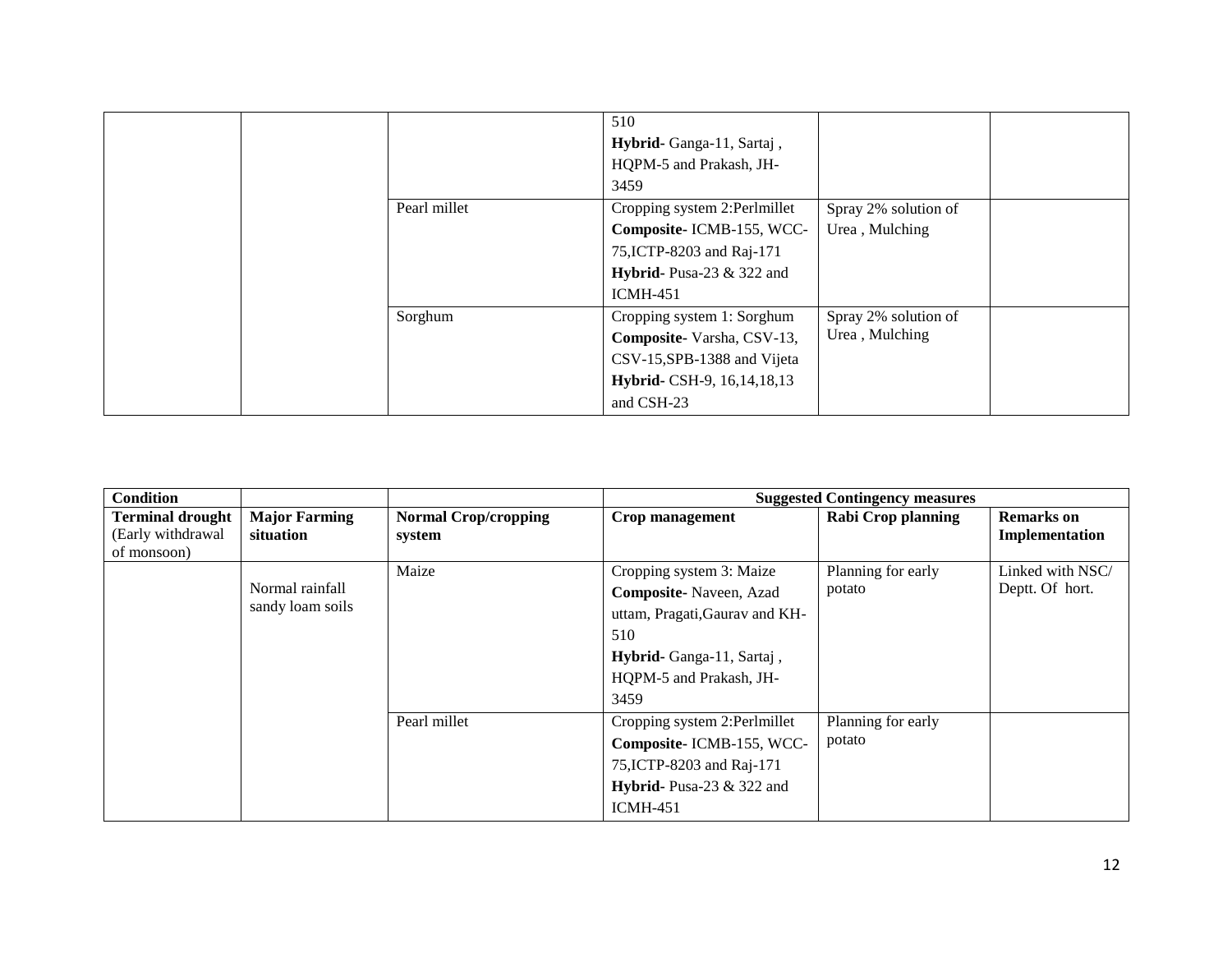|  | Sorghum | Cropping system 1: Sorghum           | Planning for early |  |
|--|---------|--------------------------------------|--------------------|--|
|  |         | Composite-Varsha, CSV-13,            | potato             |  |
|  |         | CSV-15, SPB-1388 and Vijeta          |                    |  |
|  |         | <b>Hybrid-</b> CSH-9, 16, 14, 18, 13 |                    |  |
|  |         | and CSH-23                           |                    |  |

#### **2.1.2 Drought - Irrigated situation**

| Condition                                                    |                                   |                                                                                                                                                                                                                                                                                                                                   |                                                                      | <b>Suggested Contingency measures</b>  |                                     |
|--------------------------------------------------------------|-----------------------------------|-----------------------------------------------------------------------------------------------------------------------------------------------------------------------------------------------------------------------------------------------------------------------------------------------------------------------------------|----------------------------------------------------------------------|----------------------------------------|-------------------------------------|
|                                                              | <b>Major Farming</b><br>situation | <b>Normal Crop/cropping</b><br>system                                                                                                                                                                                                                                                                                             | Change in crop/cropping<br>system                                    | <b>Agronomic measures</b>              | <b>Remarks</b> on<br>Implementation |
| Delayed release of<br>water in canals due<br>to low rainfall | Normal rainfall<br>Loam Soil      | Cropping system 1:Paddy<br>(Transplanted) Rain-fed;<br>Govind, Narendra-118,97,<br>Ashwani, Irrigated (Early)<br>Saket-4, Ratna, Pant-12,<br>Narendra-80, 2026 Irrigated<br>(Medium) Sarjoo-52, Pant-4,<br>Narendra-359, 2026, 2064<br><b>Irrigated</b> (Late)-Type-3, PB-<br>1, Kashturi, Narendra lalmati<br>and Malvya sugandh | Direct seeded Paddy<br>Saket-4, Ratna, Pant-12,<br>Narendra-80, 2026 | Limited irrigation, weed<br>management | Linked with<br>SDC/SAUs             |
|                                                              |                                   | Cropping system 2:                                                                                                                                                                                                                                                                                                                |                                                                      |                                        |                                     |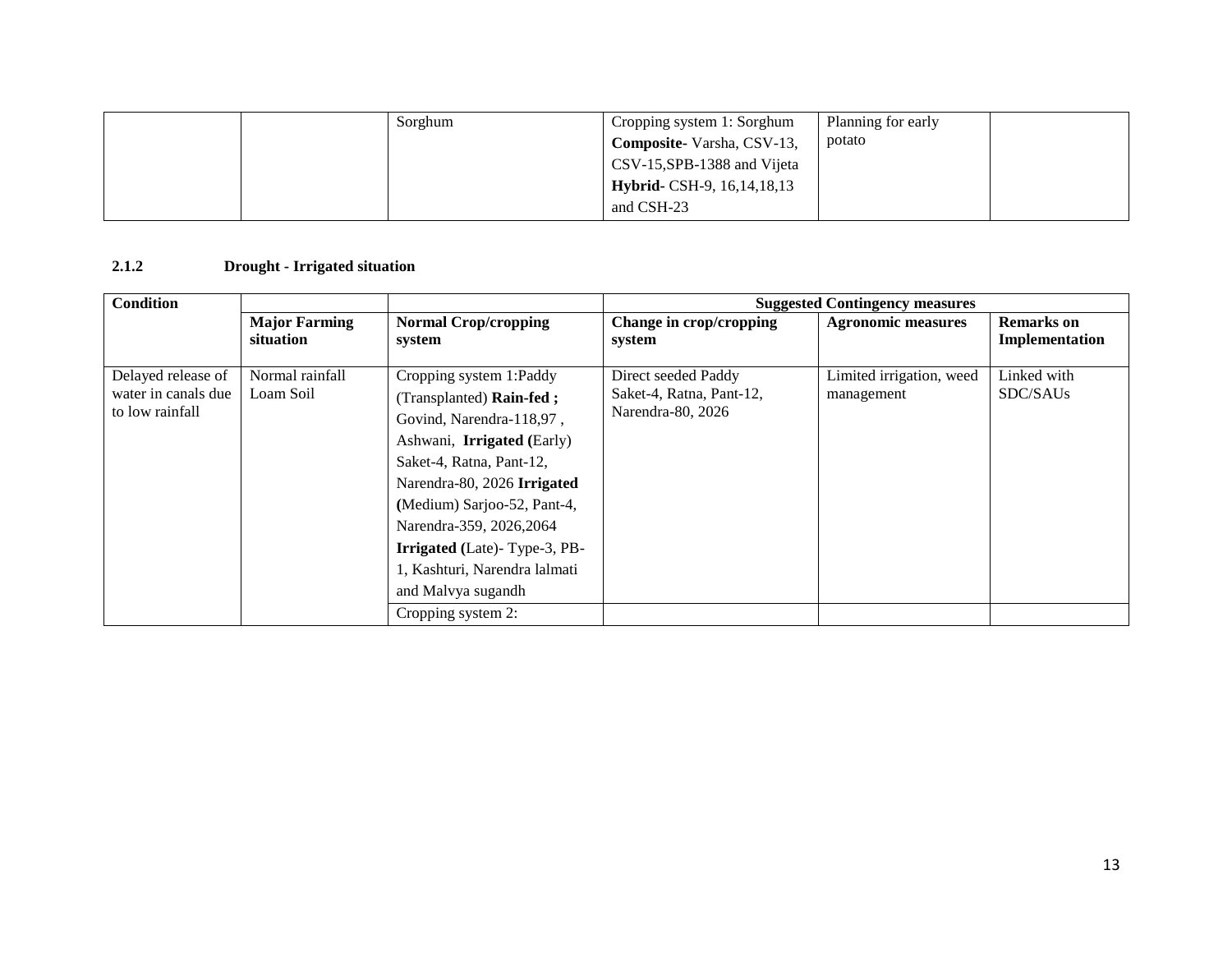| <b>Condition</b>                                             |                                   |                                                                                                                                                                                                                                                                                                                                          |                                                                      | <b>Suggested Contingency measures</b>  |                                     |
|--------------------------------------------------------------|-----------------------------------|------------------------------------------------------------------------------------------------------------------------------------------------------------------------------------------------------------------------------------------------------------------------------------------------------------------------------------------|----------------------------------------------------------------------|----------------------------------------|-------------------------------------|
|                                                              | <b>Major Farming</b><br>situation | <b>Normal Crop/cropping</b><br>system                                                                                                                                                                                                                                                                                                    | Change in crop/cropping<br>system                                    | <b>Agronomic measures</b>              | <b>Remarks</b> on<br>Implementation |
| Limited release of<br>water in canals due<br>to low rainfall | Normal rainfall<br>Loam Soil      | Cropping system 1:Paddy<br>(Transplanted) Rain-fed;<br>Govind, Narendra-118,97,<br>Ashwani, <b>Irrigated</b> (Early)<br>Saket-4, Ratna, Pant-12,<br>Narendra-80, 2026 Irrigated<br>(Medium) Sarjoo-52, Pant-4,<br>Narendra-359, 2026, 2064<br><b>Irrigated</b> (Late)-Type-3, PB-<br>1, Kashturi, Narendra lalmati<br>and Malvya sugandh | Direct seeded Paddy<br>Saket-4, Ratna, Pant-12,<br>Narendra-80, 2026 | Limited irrigation, weed<br>management | Linked with<br>SDC/SAUs             |
|                                                              |                                   | Wheat                                                                                                                                                                                                                                                                                                                                    | <b>Medium duration Varieties</b><br>PBW-343,K-307                    |                                        |                                     |
|                                                              |                                   | potato                                                                                                                                                                                                                                                                                                                                   | C-140, Kufri, Pukhraj,<br>Chipsona1,2,3                              |                                        |                                     |

| <b>Condition</b>                  |                      |                                     |                          | <b>Suggested Contingency measures</b> |                   |
|-----------------------------------|----------------------|-------------------------------------|--------------------------|---------------------------------------|-------------------|
|                                   | <b>Major Farming</b> | <b>Normal Crop/cropping</b>         | Change in crop/cropping  | <b>Agronomic measures</b>             | <b>Remarks</b> on |
|                                   | situation            | system                              | system                   |                                       | Implementation    |
| Non release of                    | Loam Soil            |                                     | Direct seeded Paddy      | Limited irrigation, weed              | Linked with       |
|                                   |                      | Cropping system 1:Paddy             |                          |                                       |                   |
| water in canals                   |                      | (Transplanted) Rain-fed;            | Saket-4, Ratna, Pant-12, | management                            | <b>SDC/SAUs</b>   |
| under delayed<br>onset of monsoon |                      | Govind, Narendra-118,97,            | Narendra-80, 2026        |                                       |                   |
| in catchment                      |                      | Ashwani, <b>Irrigated</b> (Early)   |                          |                                       |                   |
|                                   |                      | Saket-4, Ratna, Pant-12,            |                          |                                       |                   |
|                                   |                      | Narendra-80, 2026 Irrigated         |                          |                                       |                   |
|                                   |                      | (Medium) Sarjoo-52, Pant-4,         |                          |                                       |                   |
|                                   |                      | Narendra-359, 2026, 2064            |                          |                                       |                   |
|                                   |                      | <b>Irrigated</b> (Late)-Type-3, PB- |                          |                                       |                   |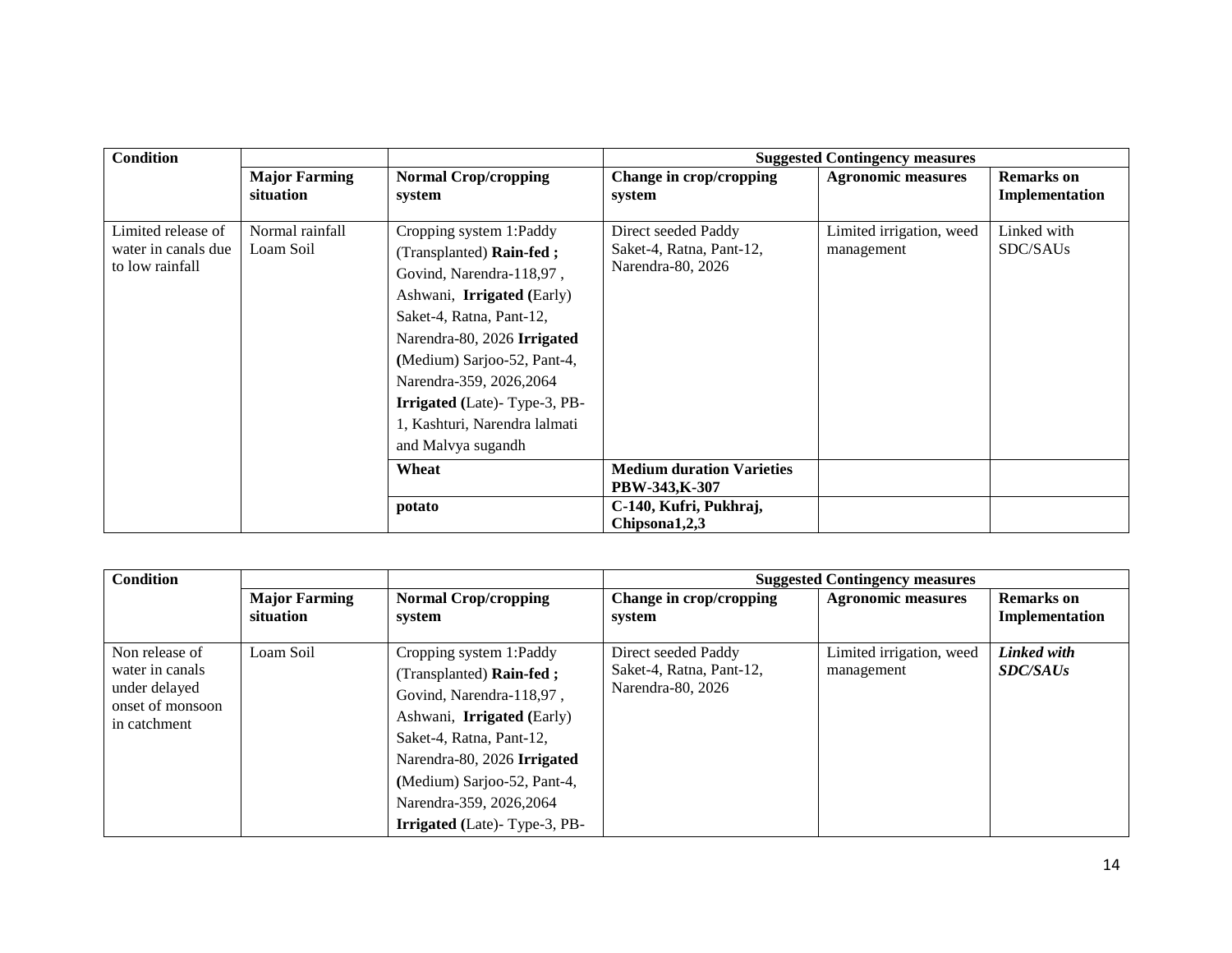| <b>Condition</b> |                                   |                                                    |                                   | <b>Suggested Contingency measures</b> |                              |
|------------------|-----------------------------------|----------------------------------------------------|-----------------------------------|---------------------------------------|------------------------------|
|                  | <b>Major Farming</b><br>situation | <b>Normal Crop/cropping</b><br>system              | Change in crop/cropping<br>system | <b>Agronomic measures</b>             | Remarks on<br>Implementation |
|                  |                                   | , Kashturi, Narendra lalmati<br>and Malvya sugandh |                                   |                                       |                              |

| Condition                                                                            |                      |                                                                                                                                                                                                                                                                                                                    | <b>Suggested Contingency measures</b>                                |                                        |                                |
|--------------------------------------------------------------------------------------|----------------------|--------------------------------------------------------------------------------------------------------------------------------------------------------------------------------------------------------------------------------------------------------------------------------------------------------------------|----------------------------------------------------------------------|----------------------------------------|--------------------------------|
|                                                                                      | <b>Major Farming</b> | <b>Normal Crop/cropping</b>                                                                                                                                                                                                                                                                                        | Change in crop/cropping                                              | <b>Agronomic measures</b>              | <b>Remarks</b> on              |
|                                                                                      | situation            | system                                                                                                                                                                                                                                                                                                             | system                                                               |                                        | Implementation                 |
| Lack of inflows<br>into tanks due to<br>insufficient<br>/delayed onset of<br>monsoon | Loam Soil            | Cropping system 1:Paddy<br>(Transplanted) Rain-fed;<br>Govind, Narendra-118,97,<br>Ashwani, <b>Irrigated</b> (Early)<br>Saket-4, Ratna, Pant-12,<br>Narendra-80, 2026 Irrigated<br>(Medium) Sarjoo-52, Pant-4,<br>Narendra-359, 2026, 2064<br><b>Irrigated</b> (Late)-Type-3, PB-<br>1, Kashturi, Narendra lalmati | Direct seeded Paddy<br>Saket-4, Ratna, Pant-12,<br>Narendra-80, 2026 | Limited irrigation, weed<br>management | Linked with<br><b>SDC/SAUs</b> |
|                                                                                      |                      | and Malvya sugandh                                                                                                                                                                                                                                                                                                 |                                                                      |                                        |                                |

| <b>Condition</b>                                               |                                   |                                       | <b>Suggested Contingency measures</b>                               |                                                                         |                                                          |
|----------------------------------------------------------------|-----------------------------------|---------------------------------------|---------------------------------------------------------------------|-------------------------------------------------------------------------|----------------------------------------------------------|
|                                                                | <b>Major Farming</b><br>situation | <b>Normal Crop/cropping</b><br>system | Change in crop/cropping<br>system                                   | <b>Agronomic measures</b>                                               | <b>Remarks</b> on<br>Implementation                      |
| Insufficient<br>groundwater<br>recharge due to<br>low rainfall | Loam Soil                         | Paddy                                 | Catch crop Toria<br>T-9, T-36, PT-30 and PT-303<br>as per situation | Limited irrigation,<br>Weeding and<br>Management of Pest and<br>Disease | Seed supply<br>through Govt.<br>approved seed<br>centers |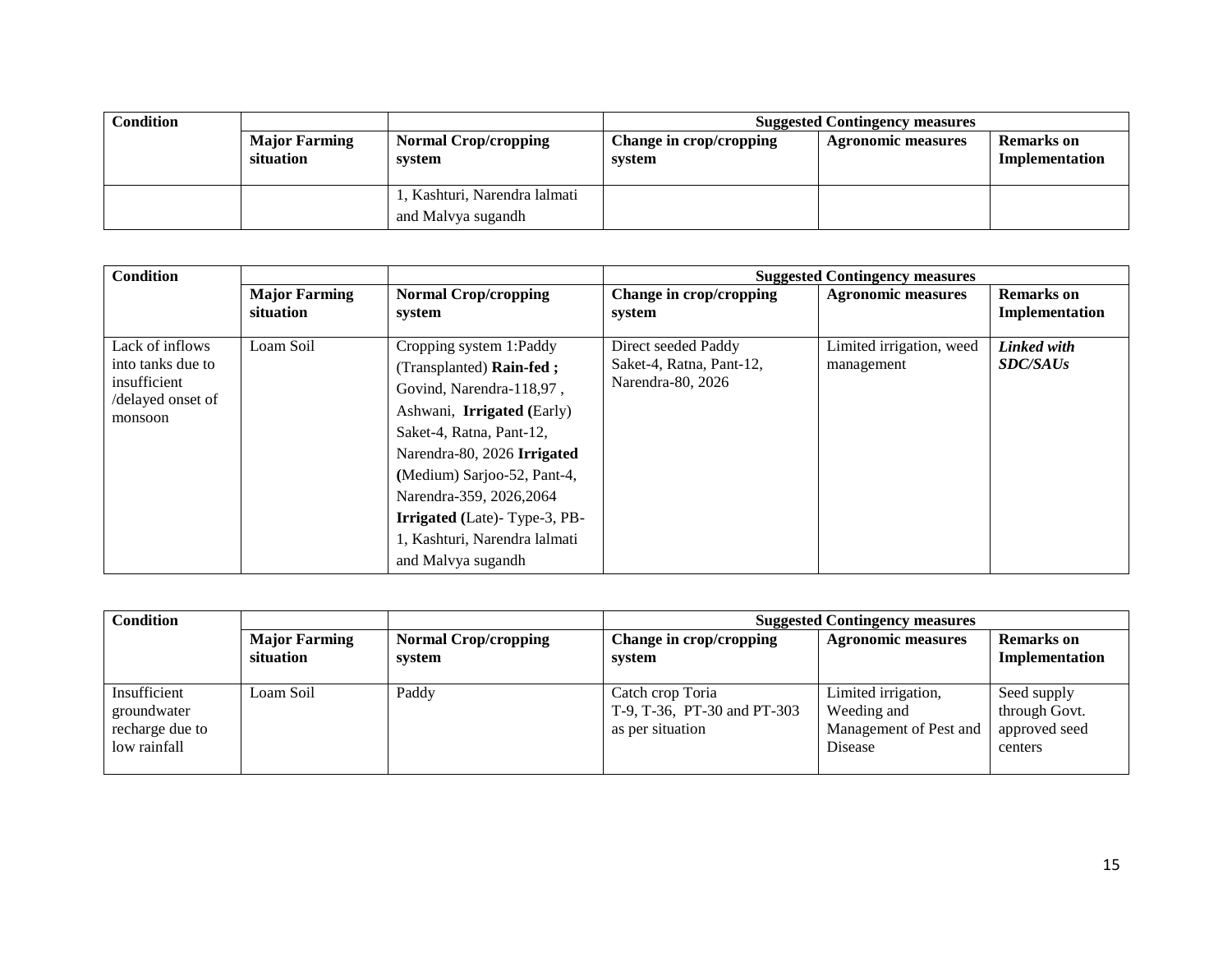#### **2.2 Unusual rains (untimely, un seasonal etc)**

| <b>Condition</b>                                                        | <b>Suggested contingency measure</b>       |                        |                        |                     |  |
|-------------------------------------------------------------------------|--------------------------------------------|------------------------|------------------------|---------------------|--|
| Continuous high rainfall in a<br>short span leading to water<br>logging | <b>Vegetative stage</b>                    | <b>Flowering stage</b> | Crop maturity stage    | Post harvest        |  |
| Maize                                                                   | Drainage                                   | Drainage               | Drainage               | Shift to safe place |  |
| Paddy                                                                   | Banding around the field                   | Drain out excess water | Drain out excess water | Shift to safe place |  |
| Pearl millet                                                            | Drainage                                   | Drainage               | Drainage               | Shift to safe place |  |
| Sorghum                                                                 | Drainage                                   | Drainage               | Drainage               | Shift to safe place |  |
| Sugarcane                                                               | Drainage                                   | Drainage               | Drainage               | Shift to safe place |  |
| Outbreak of pests and diseases due to un seasonal rains                 |                                            |                        |                        |                     |  |
| Maize                                                                   | Need based and recommended pant protection |                        |                        |                     |  |
| Paddy                                                                   | <b>Measures</b>                            |                        |                        |                     |  |
| Pearl millet                                                            |                                            |                        |                        |                     |  |
| Sorghum                                                                 |                                            |                        |                        |                     |  |
| Sugarcane                                                               |                                            |                        |                        |                     |  |
| Horticulture                                                            |                                            |                        |                        |                     |  |

#### **2.3 Floods : Occasional events; Not Applicable**

| <b>Condition</b>                                            | <b>Suggested contingency measure</b> |                  |                           |            |
|-------------------------------------------------------------|--------------------------------------|------------------|---------------------------|------------|
| Transient water logging/ partial<br>inundation <sup>1</sup> | <b>Seedling / nursery stage</b>      | Vegetative stage | <b>Reproductive stage</b> | At harvest |
| <b>Horticulture</b>                                         | Not applicable                       |                  |                           |            |
| <b>Continuous submergence</b>                               |                                      |                  |                           |            |
| for more than 2 days                                        | Not applicable                       |                  |                           |            |
| Sea water intrusion                                         | Not applicable                       |                  |                           |            |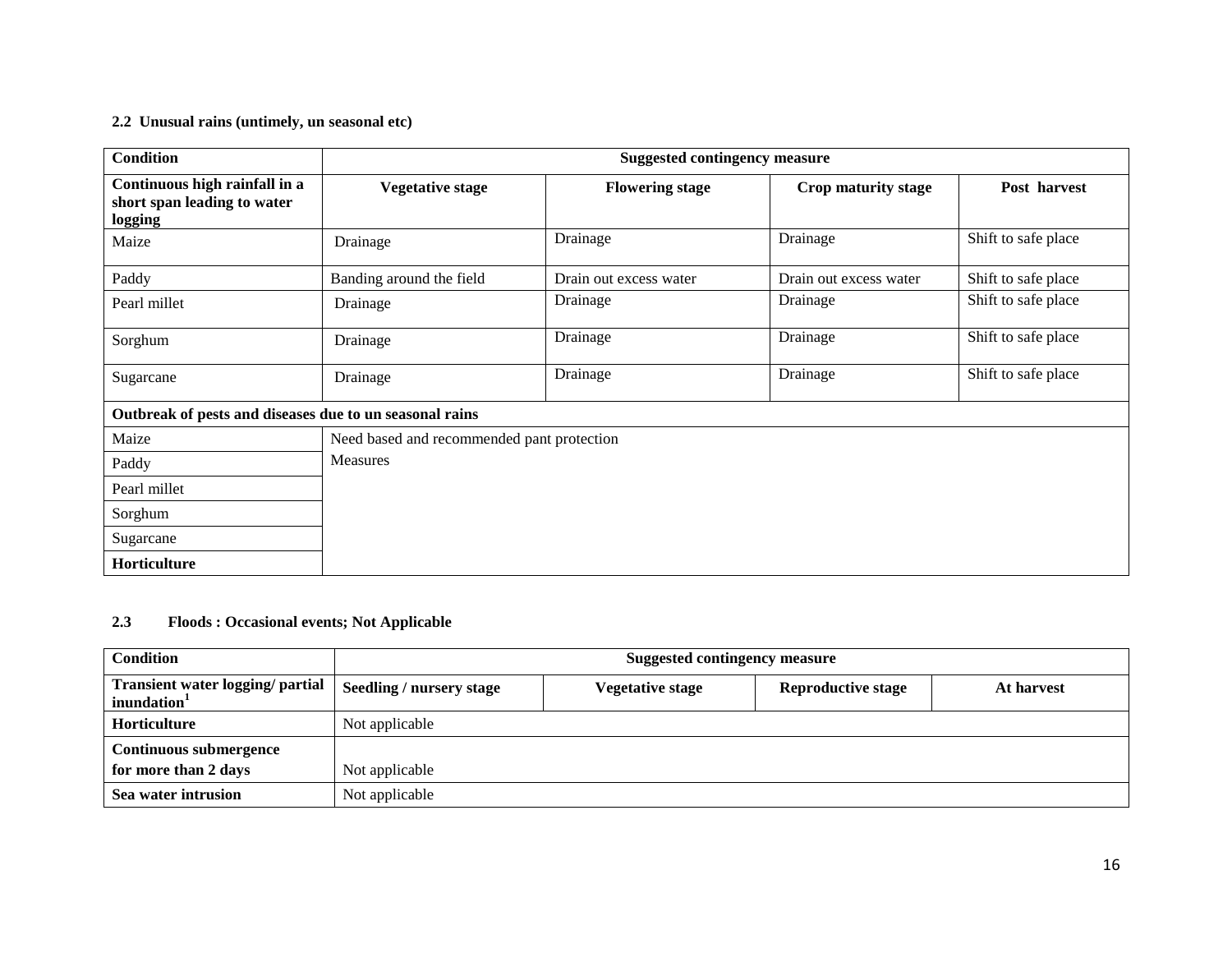# **2.4 Extreme events: Heat wave / Cold wave/Frost/ Hailstorm /Cyclone:**

| <b>Extreme event type</b> | Suggested contingency measure <sup>r</sup>                                                     |  |  |  |  |  |  |
|---------------------------|------------------------------------------------------------------------------------------------|--|--|--|--|--|--|
|                           | <b>Reproductive stage</b><br><b>Seedling / nursery stage</b><br>Vegetative stage<br>At harvest |  |  |  |  |  |  |
| <b>Heat Wave</b>          | Not applicable                                                                                 |  |  |  |  |  |  |
| Cold wave                 | Not applicable                                                                                 |  |  |  |  |  |  |
| Frost                     | Not applicable                                                                                 |  |  |  |  |  |  |
| <b>Hailstorm</b>          | Not applicable                                                                                 |  |  |  |  |  |  |
| Cyclone                   | Not applicable                                                                                 |  |  |  |  |  |  |

#### **2.5 Contingent strategies for Livestock, Poultry & Fisheries**

# **2.5.1 Livestock**

|                                    |                                                                                                                                                                                                                                                                                                                                                                                                                                                                                               | <b>Suggested contingency measures</b>                                                                                                                                                                                                                                                                                                                                                                                                                                                                                                                                                                                                                                                                                                                                                      |                                                                                                                                                                                                                                                                                                                |
|------------------------------------|-----------------------------------------------------------------------------------------------------------------------------------------------------------------------------------------------------------------------------------------------------------------------------------------------------------------------------------------------------------------------------------------------------------------------------------------------------------------------------------------------|--------------------------------------------------------------------------------------------------------------------------------------------------------------------------------------------------------------------------------------------------------------------------------------------------------------------------------------------------------------------------------------------------------------------------------------------------------------------------------------------------------------------------------------------------------------------------------------------------------------------------------------------------------------------------------------------------------------------------------------------------------------------------------------------|----------------------------------------------------------------------------------------------------------------------------------------------------------------------------------------------------------------------------------------------------------------------------------------------------------------|
|                                    | <b>Before the event</b>                                                                                                                                                                                                                                                                                                                                                                                                                                                                       | During the event                                                                                                                                                                                                                                                                                                                                                                                                                                                                                                                                                                                                                                                                                                                                                                           | After the event                                                                                                                                                                                                                                                                                                |
| <b>Drought</b>                     |                                                                                                                                                                                                                                                                                                                                                                                                                                                                                               |                                                                                                                                                                                                                                                                                                                                                                                                                                                                                                                                                                                                                                                                                                                                                                                            |                                                                                                                                                                                                                                                                                                                |
| Feed and<br>Fodder<br>availability | Top dressing of $N$ in 2-3 split doses<br>$20-25$ kg N/ha in common<br>$^{\omega}{}$<br>property resources (CPRs) or private<br>property resources (PPRs) like waste<br>degraded lands with the<br>and<br>monsoon pattern for higher biomass<br>production<br>Promote cultivation of short duration<br>fodder crops of sorghum/bajra/maize<br>suitable to the district<br>Sowing of fodder crops like Stylo<br>and Cenchrus on bunds so as to<br>provide fodder and strengthening of<br>bunds | Harvest and use biomass of dried up crops (Sorghum, Bajra, Maize, Rice,<br>Wheat, pea, chick pea etc) material as fodder.<br>Harvest the tree fodder (Neem, Subabul, Acasia, Pipal etc) and<br>unconventional feeds resources available and use as fodder for livestock<br>$(LS)$ .<br>Available feed and fodder should be cut from CPRs and stall fed in order<br>to reduce the energy requirements of the animals<br>In case of mild drought, the available dry fodder may be enriched with<br>urea and molasses and the productive livestock should be supplemented<br>with vitamin & minerals mixture.<br>The available silage may be used as green fodder supplement for high<br>yielders and pregnant animals<br>In case of severe drought, UMMB, hay, concentrates and vitamin $\&$ | Green and concentrates<br>supplementation should<br>be provided to all the<br>animals.<br>Short duration fodder<br>crops of should be sown<br>in unsown and crop failed<br>areas where no further<br>routine crop sowing is not<br>possible<br>cultivation of<br>Promote<br>fodder crops during Rabi<br>season |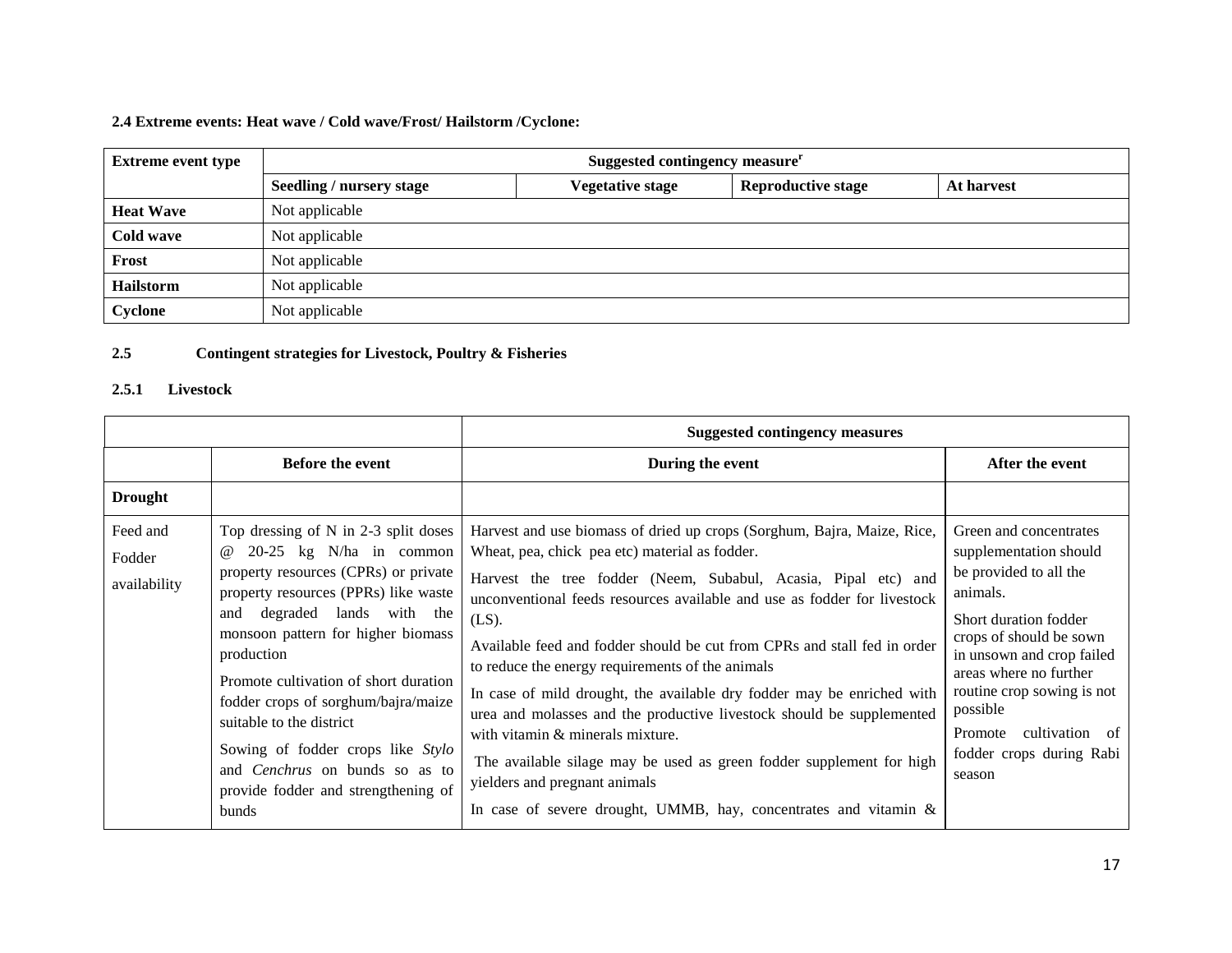|               |                                                       | Avoid burning of wheat and paddy                                    | mineral mixture should be transported to the needy areas from the reserves                                                           |  |                               |
|---------------|-------------------------------------------------------|---------------------------------------------------------------------|--------------------------------------------------------------------------------------------------------------------------------------|--|-------------------------------|
|               |                                                       | straw and storing as dry fodder for                                 | at the district level initially and latter stages from the near by districts. All                                                    |  |                               |
|               | future use                                            |                                                                     | the hay should be enriched with 2% Urea molasses solution or 1%                                                                      |  |                               |
|               | Proper                                                | bailing<br>drying,<br>and                                           | common salt solution and fed to LS                                                                                                   |  |                               |
|               |                                                       | densification of harvested dry fodder                               | Herd should be split and supplementation should be given only to the                                                                 |  |                               |
|               |                                                       | for transport to the needy villages                                 | highly productive and breeding animals                                                                                               |  |                               |
|               |                                                       | Complete feed preparation using red<br>gram stalks may be exploited | Provision of emergency grazing/feeding (Cow-calf camps or other special<br>arrangements to protect high productive & breeding stock) |  |                               |
|               |                                                       | Preserving maize fodder as silage for                               | Available kitchen waste should be mixed with dry fodder while feeding                                                                |  |                               |
|               | future use                                            |                                                                     | Arrangements should be made for mobilization of small ruminants across                                                               |  |                               |
|               | Establishment                                         | silvi-pastoral<br>of                                                | the districts where no drought exits with subsidized road/rail                                                                       |  |                               |
|               |                                                       | system in CPRs with Stylosanthus                                    | transportation and temporary shelter provision for the shepherds                                                                     |  |                               |
|               |                                                       | hamata and Cenchrus ciliaris as                                     | Unproductive livestock should to be culled during severe drought                                                                     |  |                               |
|               | grass with Leucaena leucocephala as<br>tree component |                                                                     | Create transportation and marketing facilities for the culled and                                                                    |  |                               |
|               |                                                       |                                                                     | unproductive animals (10000-20000 animals) in case of severe drought                                                                 |  |                               |
|               |                                                       |                                                                     | Subsidized loans (5-10 crores) should be provided to the livestock keepers                                                           |  |                               |
|               | Creation of permanent fodder, feed                    |                                                                     | for purchase of supplements, concentrate feed ingredients etc., in case of                                                           |  |                               |
|               | prone villages                                        | and fodder seed banks in all drought                                | severe drought                                                                                                                       |  |                               |
|               |                                                       |                                                                     |                                                                                                                                      |  |                               |
| Cyclone &     |                                                       |                                                                     | <b>NA</b>                                                                                                                            |  |                               |
| <b>Floods</b> |                                                       |                                                                     |                                                                                                                                      |  |                               |
| Heat & Cold   |                                                       | In villages which are chronically                                   | Allow the animals preferably early in the morning or late in the                                                                     |  | Green and concentrates        |
| wave          |                                                       | prone to heat waves the following                                   | evening for grazing during heat waves                                                                                                |  | supplementation should be     |
|               |                                                       | permanent measures are suggested                                    | Allow for grazing between 10AM to 3PM during cold waves                                                                              |  | provided to all the animals.  |
|               | $\mathbf{i}$                                          | Plantation of trees like                                            | Feed green fodder/silage / concentrates during day time and                                                                          |  | Allow the animals for grazing |
|               |                                                       | Neem, Pipal, Subabul<br>around the shed                             | roughages / hay during night time in case of heat waves                                                                              |  | (normal timings)              |
|               | $\overline{11}$ )                                     | of<br>Spreading<br>husk/straw/coconut                               | Add 25-50 ml of edible oil in concentrates per kg and fed to the<br>animal during cold waves                                         |  |                               |
|               |                                                       | leaves on the roof of                                               | Apply / sprinkle lime powder $(5-10)$ g per square feet) in the animal                                                               |  |                               |
|               |                                                       | the shed                                                            | shed during cold waves to neutralize ammonia accumulation                                                                            |  |                               |
|               | $\overline{111}$ )                                    | Water<br>sprinklers                                                 |                                                                                                                                      |  |                               |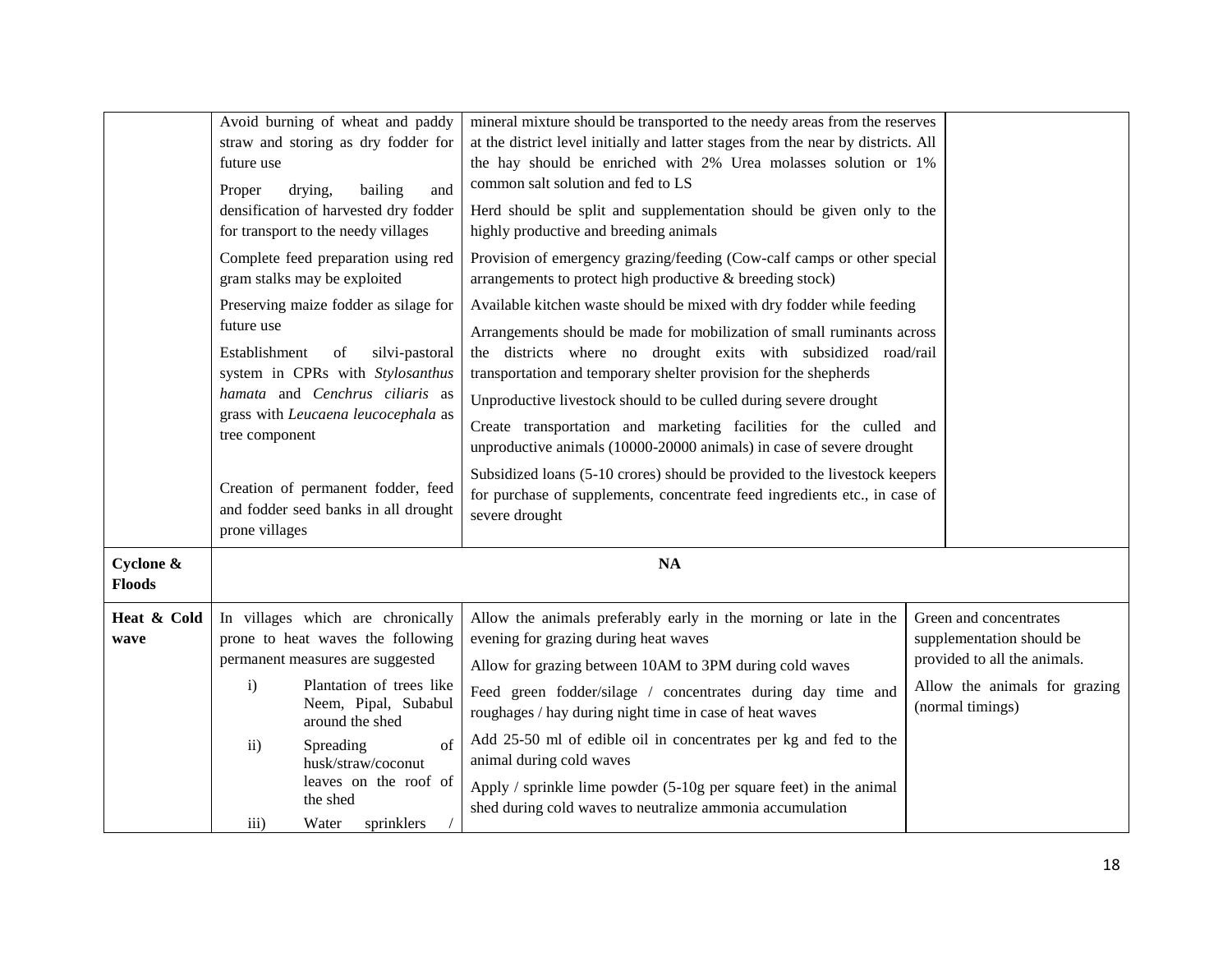|                                                   | foggers in the animal<br>shed<br>Application of white<br>iv)<br>reflector paint on the<br>roof to reduce thermal<br>radiation effect<br>Cold wave: Covering all the wire<br>meshed walls / open area with gunny<br>bags/ polyethylene sheets with a<br>mechanism for lifting during the day<br>time and closing during night                    | Put on the foggers / sprinklers during heat weaves and heaters<br>during cold waves in case of high productive animals<br>In severe cases, vitamin 'C' (5-10ml per litre) and electrolytes<br>(Electral powder @ 20g per litre) should be added in water during<br>severe heat waves.                   |                                                                                                           |
|---------------------------------------------------|-------------------------------------------------------------------------------------------------------------------------------------------------------------------------------------------------------------------------------------------------------------------------------------------------------------------------------------------------|---------------------------------------------------------------------------------------------------------------------------------------------------------------------------------------------------------------------------------------------------------------------------------------------------------|-----------------------------------------------------------------------------------------------------------|
| <b>Health and</b><br><b>Disease</b><br>management | List out the endemic diseases<br>(species wise) in that district and<br>store vaccines for those diseases<br>Timely vaccination (as per enclosed<br>vaccination schedule) against all<br>endemic diseases<br>Surveillance and disease monitoring<br>network to be established at Joint<br>Director (Animal Husbandry) office<br>in the district | <b>Constitution of Rapid Action Veterinary Force</b><br>Procurement of emergency medicines and medical kits<br>Performing ring vaccination (8 km radius) in case of any outbreak<br>Restricting movement of livestock in case of any epidemic<br>Rescue of sick and injured animals and their treatment | Conducting mass animal health<br>camps<br>Conducting fertility camps<br>Mass deworming camps              |
| <b>Insurance</b>                                  | policy<br>for loss<br>of<br>Insurance<br>production due to drought may be<br>developed<br>Encouraging insurance of livestock                                                                                                                                                                                                                    | Listing out the details of the dead animals and loss of production in<br>high yielders                                                                                                                                                                                                                  | Submission for insurance claim<br>and availing insurance benefit<br>Purchase of new productive<br>animals |
| Drinking<br>water                                 | Identification of water resources<br>Rain water harvesting and create<br>water bodies/watering points (when<br>water is scarce use only as drinking<br>water for animals)                                                                                                                                                                       | Restrict wallowing of animals in water bodies/resources<br>Provision of wholesome clean drinking water at least 3 times in a<br>day                                                                                                                                                                     | Bleach (0.1%) drinking water /<br>water sources<br>Provide clean drinking water                           |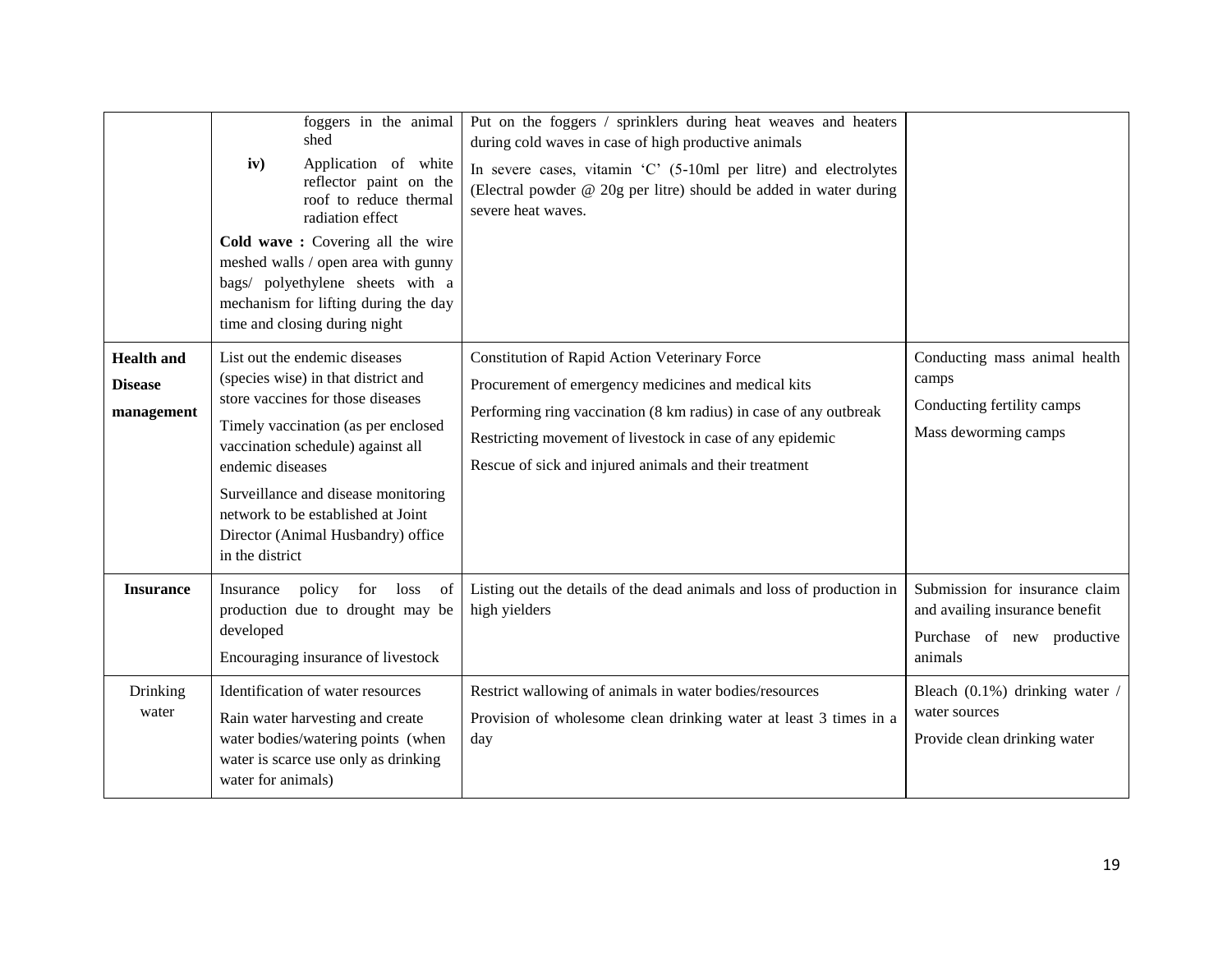# **2.5.2 Poultry**

|                                        | <b>Suggested contingency measures</b>                                                                             |                                                                                                                                                           |                                                                                                                    |  |  |  |
|----------------------------------------|-------------------------------------------------------------------------------------------------------------------|-----------------------------------------------------------------------------------------------------------------------------------------------------------|--------------------------------------------------------------------------------------------------------------------|--|--|--|
|                                        | <b>Before the event</b>                                                                                           | During the event                                                                                                                                          | After the event                                                                                                    |  |  |  |
| <b>Drought</b>                         |                                                                                                                   |                                                                                                                                                           |                                                                                                                    |  |  |  |
| Shortage<br>of<br>feed<br>ingredients  | Storing of house hold grain like<br>maize, broken rice, bajra etc, in to use<br>as feed in case of severe drought | Supplementation only for productive birds with house<br>hold grain                                                                                        | Supplementation to all survived birds                                                                              |  |  |  |
|                                        |                                                                                                                   | Supplementation of shell grit (calcium) for laying<br>birds                                                                                               |                                                                                                                    |  |  |  |
|                                        |                                                                                                                   | Culling of weak birds                                                                                                                                     |                                                                                                                    |  |  |  |
| Drinking<br>water                      | Rain water harvesting                                                                                             | Sanitation of drinking water                                                                                                                              | Give sufficient water as per the bird's<br>requirement                                                             |  |  |  |
| Health<br>and<br>disease<br>management | Culling of sick birds.<br>Deworming and vaccination against<br>RD and fowl pox                                    | Mixing of Vit. A, D, E, K and B-complex including<br>vit C in drinking water (5ml in one litre water)                                                     | Hygienic and sanitation of poultry house<br>Disposal of dead birds by burning / burying<br>with lime powder in pit |  |  |  |
| <b>Heat wave</b>                       |                                                                                                                   |                                                                                                                                                           |                                                                                                                    |  |  |  |
| Shelter/enviro<br>nment<br>management  | Provision of proper shelter with good<br>ventilation                                                              | In severe cases, foggers/water sprinklers/wetting of<br>hanged gunny bags should be arranged                                                              | Routine practices are followed                                                                                     |  |  |  |
|                                        |                                                                                                                   | Don't allow for scavenging during mid day                                                                                                                 |                                                                                                                    |  |  |  |
| Health<br>and<br>disease<br>management | Deworming and vaccination against<br>RD and fowl pox                                                              | Supplementation of house hold grain<br>Provide cool and clean drinking water with                                                                         | Routine practices are followed                                                                                     |  |  |  |
|                                        |                                                                                                                   | electrolytes and vit. C (5-10 ml per litre)<br>In hot summer, add anti-stress probiotics in drinking<br>water or feed (Reestobal etc., 10-20ml per litre) |                                                                                                                    |  |  |  |